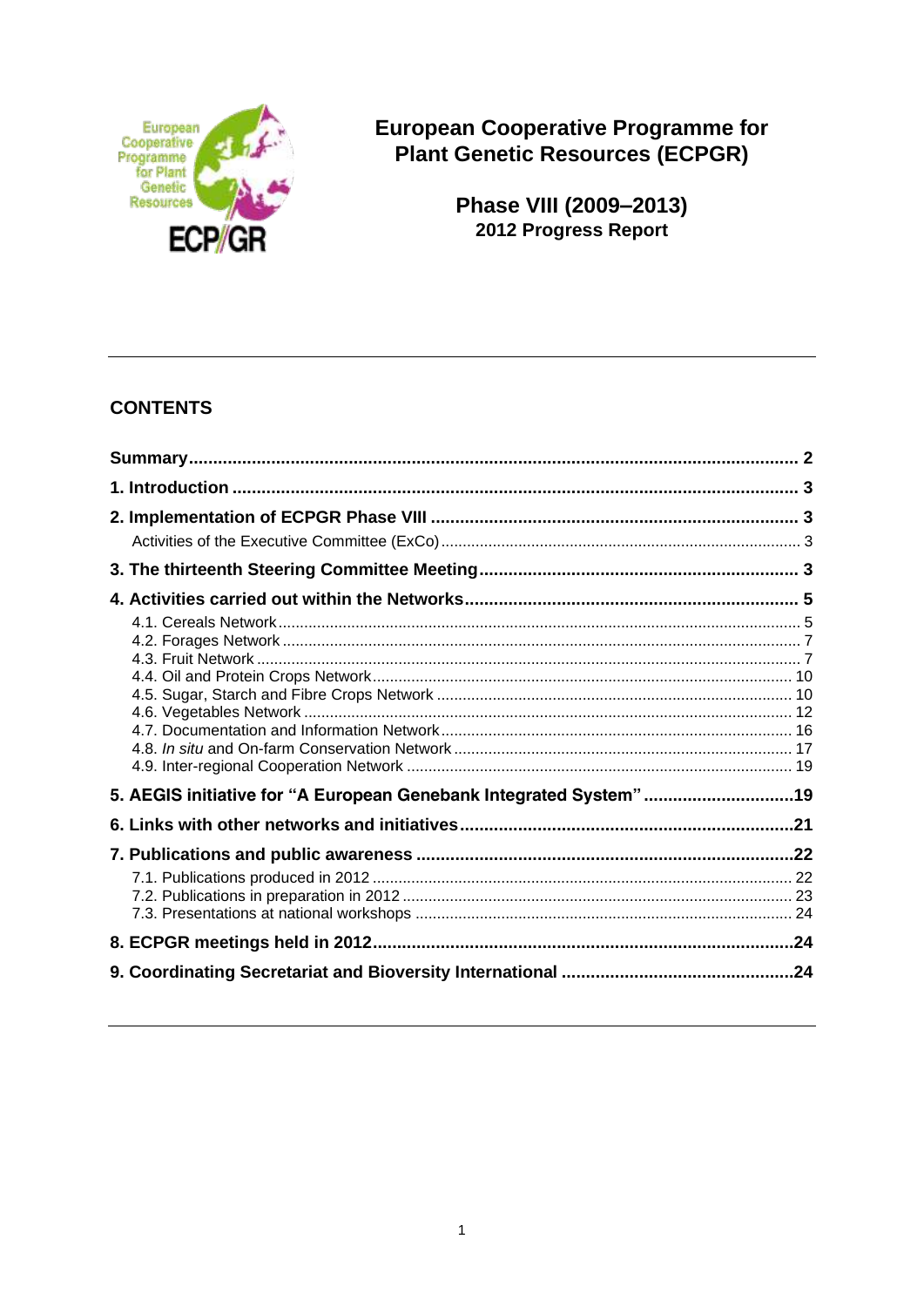#### **SUMMARY**

The fourth year of Phase VIII was characterized by an intense activity of the Executive Committee (ExCo), jointly with the Secretariat, to continue the implementation process on decisions made with regard to the reorganization of ECPGR, initially triggered by the External Independent Review of ECPGR in July 2010 and subsequently agreed and set in motion during the 12th Steering Committee (SC) meeting in Bratislava (December 2010).

A Task Force was set up to propose a new operational structure and this resulted in a number of recommendations (June 2012), including the opening of a tender procedure for the hosting of the Secretariat and of EURISCO. The tender was organized under the responsibility of the ExCo and it was launched in October with a deadline of 22 November 2012. A Steering Committee meeting was then convened from 4 to 7 December 2012 in Vienna to discuss the results of the tender and to agree on a new operational structure, terms of reference, rules of procedure and budget for Phase IX of ECPGR. Several important decisions were made, although the final decision about the hosting of the Secretariat and EURISCO was postponed till March 2013.

The ExCo terms of reference were also revised during the aforementioned SC meeting in Vienna, with the decision that the ExCo should be composed of four National Coordinators and a Chair, selected on the basis of his/her personal capacity. To guarantee continuity to the work initiated by the current Committee, the SC invited G. Kleijer to continue in his function as ExCo Chair for two more years.

Regarding the initiative for 'A European Genebank Integrated System' (AEGIS), the most significant development during 2012 was the formal creation of the European Collection with the inclusion of its first 143 accessions. The proposal *Plant Gene Access*, submitted for funding to the European Union (EU) in November 2011, passed the threshold of eligibility, but it was not ranked highly enough to receive funds in the EU Seventh Framework Programme for Research (FP7). The membership in AEGIS increased from 30 to 33 countries and the Associate Member Agreements between National Coordinators and institutions holding *ex situ* accessions within their respective countries increased from 45 to 46. IPK, Germany, offered approximately 20 000 accessions of its crop collections, which had been identified as unique German accessions or Most Appropriate Accessions for consideration by the respective Working Groups for their inclusion in the European Collection.

All the final reports of five selected projects of the First Call of the AEGIS Competitive Grant Scheme were made available on the AEGIS Web site, together with two (out of five) reports of projects concluded as part of the Second Call.

The *Genebank Standards* for plant genetic resources for food and agriculture (PGRFA) prepared by FAO with the contribution of the ECPGR Networks and Working Groups (WGs), were eventually recommended by the Intergovernmental Technical Working Group on PGRFA for adoption by the FAO Commission, who will meet in April 2013. The ECPGR WGs have used these standards as a reference for adoption as part of the AEGIS Quality System. An *AEGIS Safety-duplication Policy* for the accessions to be included in the European Collection was circulated in November 2012 for approval by the SC.

Meetings were held by the WGs on Solanaceae (February, Turkey), *Malus*/*Pyrus* (March, Switzerland), Wheat (May, Slovakia), *Beta* (June, France) and *Vitis* (September, Germany). All WGs discussed their approach for the establishment of the European Collection and the crop-specific standards to be adopted. Lists of accessions suggested to become part of AEGIS were drafted and criteria for the selection of Most Appropriate Accessions were agreed, including timeframes for implementation. Agreement was generally reached on the adoption of the new draft FAO *Genebank Standards*, sometimes with a few additions. New guidelines were developed for the multiplication of *Aegilops* and wild cereals and were planned for the multiplication of *Beta nana*. The Wheat WG also focused its attention on the necessary steps to ensure long-term conservation of precise genetic stocks. The *Malus*/*Pyrus* WG completed and adopted a methodology for the identification of synonyms. This was successfully implemented on 3500 *Pyrus* accessions. The *Malus*/*Pyrus*, *Prunus* and *Vitis* WGs consolidated agreements on specific lists of simple sequence repeat (SSR) markers to be used for standardized molecular characterization. The *Vitis* WG strengthened its collaboration with the EU-funded COST Action on *East West collaboration for grapevine diversity for breeding* and endorsed its initiative to promote a simplified protocol for the phytosanitary treatment of *Vitis* germplasm imported from outside the EU for conservation purposes. The *Beta*  WG made progress in the identification of priority genetic reserve sites.

The relationship between EURISCO and Central Crop Databases (CCDBs) was discussed by the WGs that had meetings in 2012. The WGs were looking forward to the further development of EURISCO, and requested clarification of responsibilities to ensure harmonization of data in the CCDBs and EURISCO, and enhancement of the links between the Documentation and Information Network and the CCDB Managers.

The *In situ* and On-farm conservation Network carried out activities within the framework of the EU FP7-funded 'PGR Secure' project, making significant progress in the development of national crop wild relative and landrace conservation strategies. The establishment of a 'PGR Secure' helpdesk provides conservation planning aids, data sources, Red List information, descriptors for information management, etc.

With the addition of Belgium, the EURISCO Catalogue now represents 43 National Inventories and 332 collection holdings. The total number of accessions reached 1 114 424 in December 2012. During 2012, the EURISCO Intranet was given priority for development, which was required in order to migrate information from the old unstable hardware to new hardware and to renew the software framework, thereby ensuring the possibility of adding new features, such as characterization and evaluation data.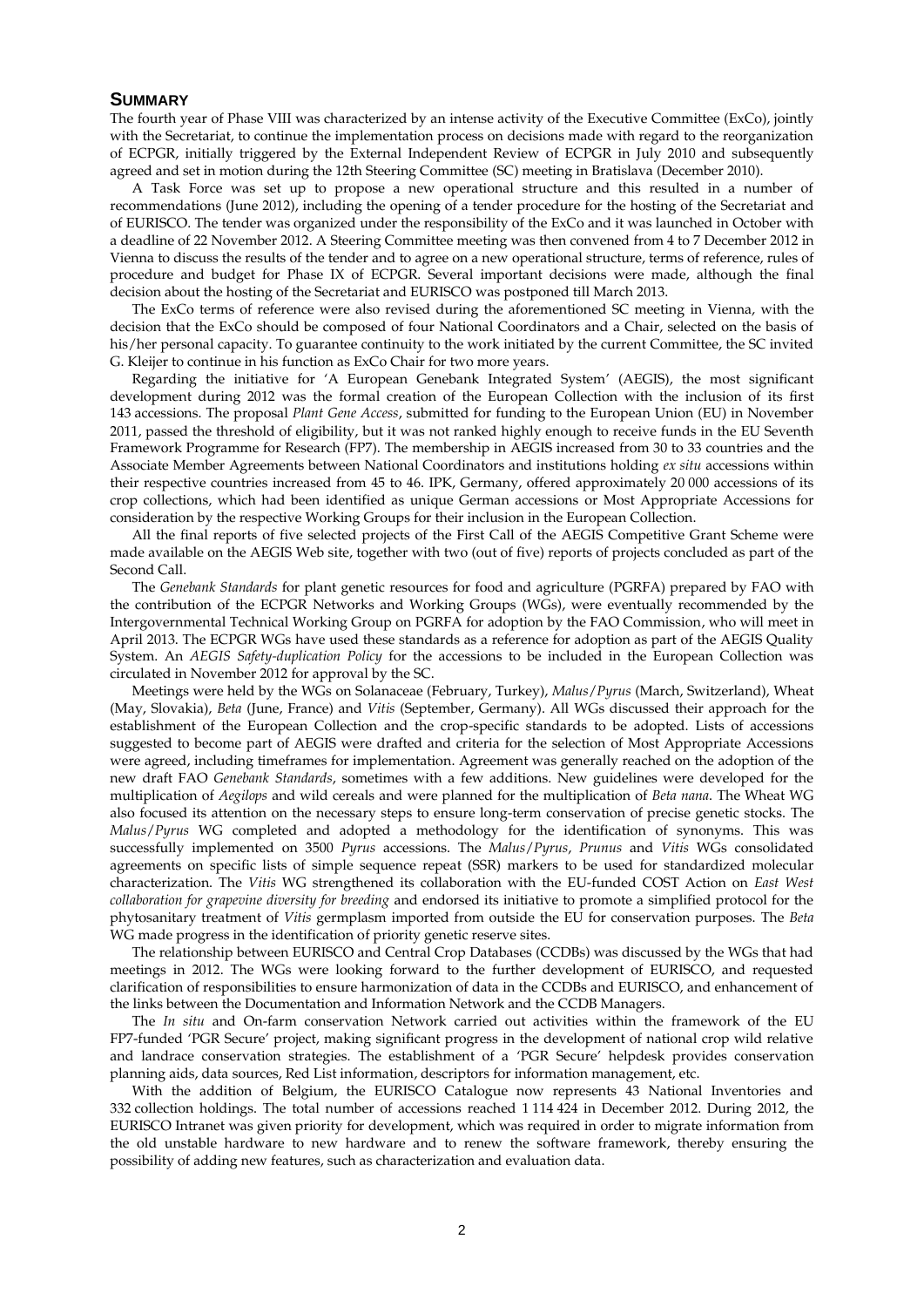### **1. INTRODUCTION**

This is the fourth Annual Progress Report of Phase VIII (2009-2013), covering the period from 1 January to 31 December 2012.

This document aims to put on record all the relevant events which occurred during 2012 for the purpose of reporting on the progress made during Phase VIII so far to the Steering Committee and to the Implementing Agencies.

A technical and financial report covering the period January 2009–November 2012 was prepared for the 13th Steering Committee meeting held in Vienna, Austria, 4–7 December 2012. These are available among other background documents for the meeting at:

*[http://www.ecpgr.cgiar.org/steering\\_committee/13th\\_sc\\_meeting/background\\_documents.html](http://www.ecpgr.cgiar.org/steering_committee/13th_sc_meeting/background_documents.html)*

# **2. IMPLEMENTATION OF ECPGR PHASE VIII**

By the end of December 2012, 39 countries had signed the Letter of Agreement for Phase VIII. Two other countries (France and Israel) had not signed the Letter of Agreement but had, nonetheless, paid annual contributions for Phase VIII. The remaining two members of ECPGR that had not joined Phase VIII are Armenia and Malta.

# **Activities of the Executive Committee (ExCo)**

At the end of 2012, the ExCo was composed of Gert Kleijer (Chair), Alvina Avagyan, Zofia Bulińska-Radomska (replacing Silvia Strãjeru), Fernando Latorre, Jens Weibull (replacing Merja Veteläinen), and Lorenzo Maggioni (ex officio). The following activities were carried out:

- Finalization of the ECPGR Rules of Procedures
- Finalization of the ECPGR Operational Structure (involving a dedicated Task Force composed of Bert Visser (Chair), Külli Annamaa, Gordana Ðjurić and the ECPGR Secretariat)
- Finalization of the document on ECPGR's Legal Status (through a consultancy with Gerald Moore, Bioversity)
- Preparation of draft terms of reference for the Executive Secretary/Director
- Preparation of the tender for hosting the ECPGR Secretariat (meeting 8–9 August in Maccarese between the ExCo Chair and the Secretariat)
- Evaluation of the bids of the Tender for hosting the ECPGR Secretariat and EURISCO (excluding the involvement of the Secretariat)
- Regular contacts with the Secretariat
- Regular contacts amongst the ExCo members
- Third meeting of the ExCo 26–28 September in Maccarese (preparation of the 13th SC meeting)
- Fourth meeting of the ExCo on 3 December in Vienna (preparation of the 13th SC meeting, 4-7 December, Vienna).

The minutes of the ExCo meetings are available from: *[http://www.ecpgr.cgiar.org/executive\\_committee.html](http://www.ecpgr.cgiar.org/executive_committee.html)*

During the 13th SC meeting, the terms of reference of the ExCo and ExCo Chair were discussed and approved (see report of 13th SC meeting, Annexes I, II and III)

*[\(http://www.ecpgr.cgiar.org/publications/publication/issue/report\\_of\\_the\\_steering\\_committee-2.html\)](http://www.ecpgr.cgiar.org/publications/publication/issue/report_of_the_steering_committee-2.html).*

According to the new terms, the ExCo should be composed of four National Coordinators from the West, East, North and South subregions of Europe and with a Chair selected on the basis of his/her personal capacity. To guarantee continuity to the work initiated by the current ExCo until the new mode of operation of ECPGR is finalized, the SC invited G. Kleijer to continue in his function as ExCo Chair for two more years and agreed that this part-time activity should be compensated through an additional budget line.

# **3. THE THIRTEENTH STEERING COMMITTEE MEETING**

The *Thirteenth Meeting of the ECPGR Steering Committee* (SC) took place 4–7 December 2012 in Vienna, Austria, hosted by the Federal Ministry of Agriculture, Forestry, Environment and Water Management. The decision to organize a SC meeting in 2012 came after the electronic approval by the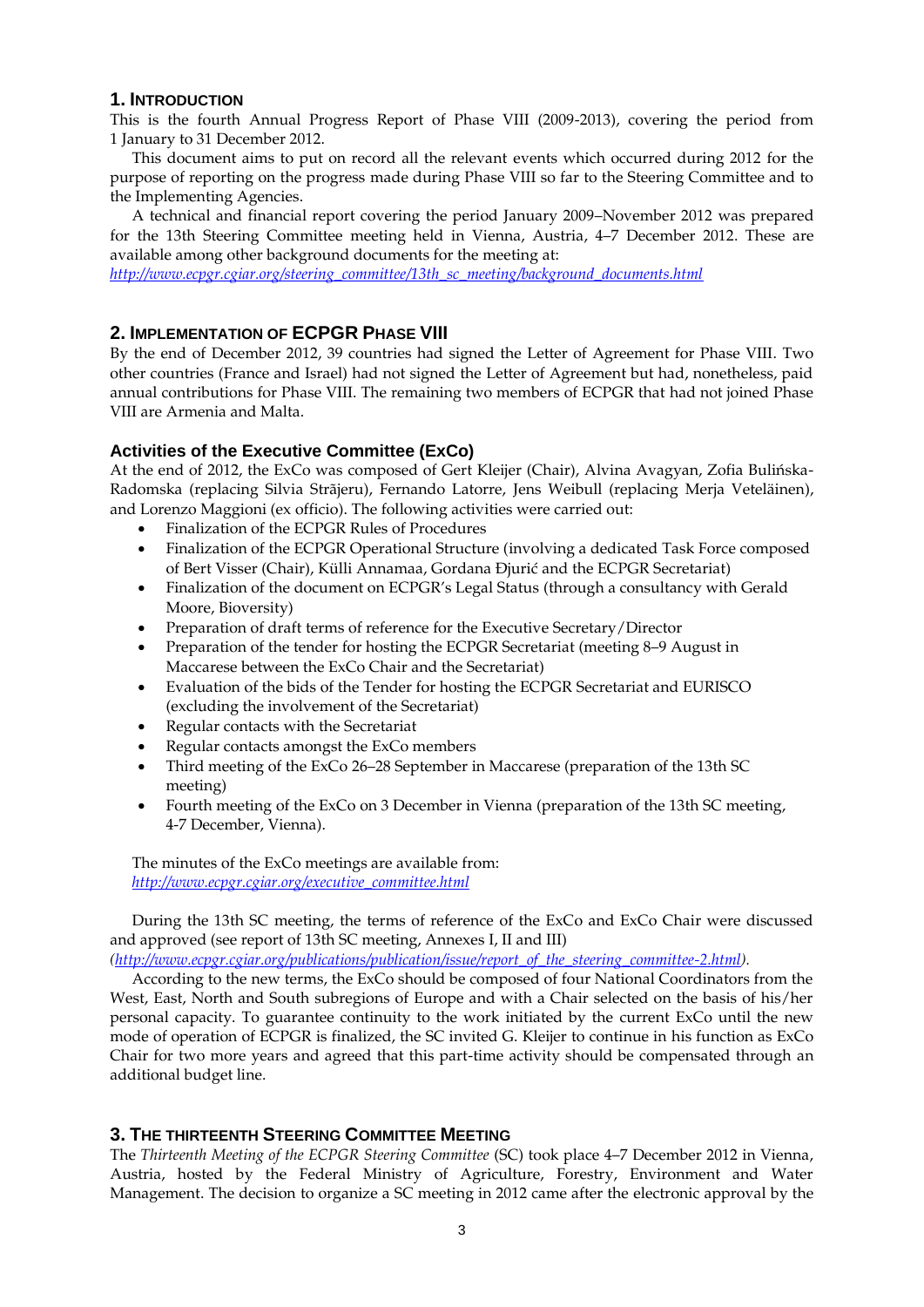SC of some of the proposals made in June 2012 by the Task Force on the ECPGR Operational Structure. Specifically, the recommendation was accepted to open a tender procedure in which Bioversity International and other organizations in Europe could make an offer to host the ECPGR Secretariat in the next phase, through a well defined process.

The SC meeting was therefore convened with the objective of making important decisions for the transition of ECPGR from its Phase VIII (2009–2013) to a new Phase IX (2014–2018), defining new hosting arrangements, operational structure, mode of operation, objectives and external visibility of ECPGR. The proposed changes were triggered by the External Independent Review of ECPGR undertaken in 2010 and resulted from the process that was set in motion during the *Twelfth Meeting of the ECPGR Steering Committee* in Bratislava (December 2010).

The preparation for this meeting required the finalization of a number of background documents (available from *[http://www.ecpgr.cgiar.org/steering\\_committee/13th\\_sc\\_meeting.html](http://www.ecpgr.cgiar.org/steering_committee/13th_sc_meeting.html)*).

The Secretary of the International Treaty on PGRFA, Mr Shakeel Bhatti, honoured the meeting with his presence, updated the SC on the latest developments and offered answers and clarification on numerous questions.

An account of activities carried out during Phase VIII of ECPGR was presented by the Secretariat, illustrating the major achievements obtained in each of the four priority areas, including the developments of AEGIS and EURISCO.

The framework for a new operational structure was defined for Phase IX, consisting of only Working Groups (number to be defined between 15 and 20), composed of pools of experts that will carry out activities in small groups, generally not larger than 12 selected individuals. Activities will be selected among those decided by the SC or proposed by the WGs, based on a selection process and on expressions of interest and commitment made by the individual WG members. All activities will need to contribute to the implementation of the agreed objectives of ECPGR for Phase IX. These have been re-affirmed along six outcomes:

- 1. AEGIS is operational and accessions in AEGIS are characterized and evaluated.
- 2. The functionality of EURISCO meets users' expectations and quantity and quality of data in EURISCO are increased, including *in situ* and on-farm data.
- 3. *In situ* and on-farm conservation and management concepts are agreed.
- 4. Commitment and regular resources of national governments are sustained or increased and commitments and resources of the European Commission, as well as of other potential donors of ECPGR, are increased.
- 5. Relations with users of germplasm are strengthened.
- 6. Organizational structure and secretarial support are adequate to effectively sustain the operations of ECPGR.

Specific outputs and activities should be defined in the course of 2013.

New rules of procedure for ECPGR have been agreed in order to better regulate, among others, membership to the ECPGR Programme and the decision-making procedures.

One recommendation by the External Independent Review was that ECPGR should enhance its visibility and possibly acquire its own legal status. However, owing to the complexity and the anticipated costs of the necessary steps to reach such legal status and to the expectation that ECPGR will remain hosted by an international organization offering its legal umbrella, the conclusion was that ECPGR will not seek to obtain its own legal status for the moment. On the other hand, a new arrangement should be established with the host institution to increase the independency and visibility of the ECPGR Secretariat.

A request to tender for the hosting of the ECPGR Secretariat and EURISCO was launched by the ExCo in October 2012, with the expectation of reaching a decision at the 13th SC meeting in Vienna. Two bids (Global Crop Diversity Trust and Bioversity International) were received for hosting the Secretariat and three bids for hosting EURISCO (Global Crop Diversity Trust, Bioversity and Leibniz Institute of Plant Genetics and Crop Plant Research, IPK). The evaluation by ExCo, based on the requested requirements and the detailed offer items, showed the high quality of all the bids and highlighted the differences between them and concluded that the overall scoring resulted in negligible differences between the bids. The SC felt that they lacked sufficient information about the bids for hosting the Secretariat and EURISCO to take a final decision during this meeting. Accordingly, following a transparent process to obtain additional information from the bidders on a number of agreed points to complement the earlier bids submitted, the ExCo was mandated by the SC to take the final decision by the end of March 2013 after electronic consultations with the SC members.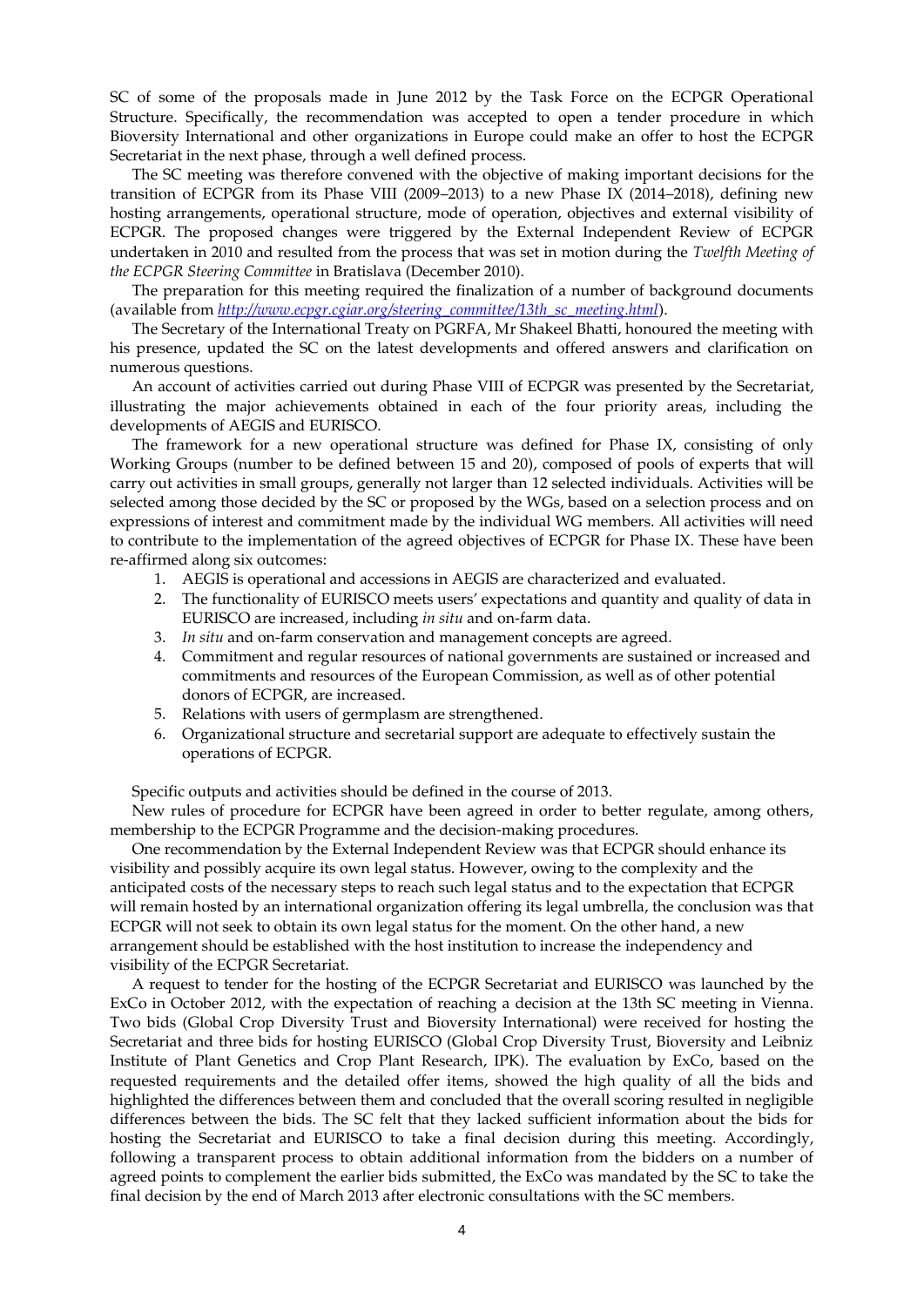A strategy paper on the relationship between ECPGR and the EC/EU had been prepared by a Task Force of the SC. This document was adopted by the SC, including a number of recommendations that will need to be pursued in the following months to increase the potential impact of ECPGR on the involvement of the EU with plant genetic resources.

Owing to the current unfavourable economic situation in Europe, the National Coordinators could not agree to increase the budget of ECPGR, including an inflationary adjustment over the past five years. The budget was actually set at a reduced level ( $\epsilon$  510 000 per year) compared to Phase VIII (€ 552 000 per year). This decision, coupled with the increased costs that are foreseen whatever hosting arrangement scenario is concluded in March 2013, means that additional funds will need to be raised through voluntary contributions or other sources. The transition towards Phase IX and the continuation of a solid collaborative programme will therefore be critically affected by the need to reconfirm ECPGR's financial sustainability.

#### **4. ACTIVITIES CARRIED OUT WITHIN THE NETWORKS**

Planned meetings and activities and their dates are reflected and kept up to date in the Networks' budget plans (available online from each Network's Web page (*<http://www.ecpgr.cgiar.org/networks.html>*) and in the list of upcoming meetings (*[http://www.ecpgr.cgiar.org/meetings/future\\_meetings.html](http://www.ecpgr.cgiar.org/meetings/future_meetings.html)*).

### **4.1. Cereals Network**

#### **Working Groups:** *Avena,* Barley and Wheat.

The **Cereals Network Coordinating Group (NCG)** consisted of seven members: Helmut Knüpffer, Germany (Network Coordinator); François Balfourier, France, replacing Gert Kleijer, Switzerland as of May 2012; Iva Faberová, Czech Republic; Christoph Germeier, Germany; Marja Jalli, Finland; Andreas Katsiotis, Greece; and Marcin Zaczyński, Poland.

**The** *Third Meeting of the ECPGR Wheat Working Group* was held in Piešťany, Slovakia, 15-17 May 2012, involving 23 WG members and 7 observers. An inventory of precise genetic stock collections in Europe and their conservation status was prepared for the meeting. An ad hoc group on precise genetic stocks was then created, led by Mike Ambrose (UK), with the task of working on the definition of cereal genetic stocks, developing criteria to select valuable material for their long-term conservation, completing the inventory of materials, and developing specific descriptors or data fields that indicate the cereal genetic stocks' special characteristics.

The list of descriptors used for the ECPGR Wheat Database (EWDB) was revised and the members committed themselves to updating the database on an annual basis. The EWDB Manager, Iva Faberová (Czech Republic) informed members that she would progressively transfer responsibilities to her colleague Ludmila Papousková.

Regarding the relationship between EURISCO and Central Crop Databases, the WG was looking forward to the development of EURISCO as a reliable unique database that could and should serve all the current needs of the Working Groups. This would require the inclusion of standardized cropspecific characterization descriptors in EURISCO. The WG was looking forward to developments driven by the Documentation and Information Network and decisions of the Steering Committee.

The Wheat Working Group members agreed to provide data to be uploaded on the WG pages of the ECPGR Web site, covering studies on genebank material and other activities of interest carried out in their respective institutes (*[http://www.ecpgr.cgiar.org/networks/cereals/wheat/inventory\\_activities.html](http://www.ecpgr.cgiar.org/networks/cereals/wheat/inventory_activities.html)*).

Criteria for the development of the European Collection and the related genebank standards were agreed (see below, AEGIS section).

The WG also discussed the status of other ECPGR cereal databases and took note that the *Secale* Database, maintained by the Plant Breeding and Acclimatization Institute (IHAR), Poland, was increasingly providing access to characterization and evaluation (C&E) data. The agreement was made that the Triticale Database, maintained by Agroscope, Switzerland, should include data for the same descriptors as the Wheat Database.

Gert Kleijer and Iva Faberová resigned from their current roles. François Balfourier, France and Külli Annamaa, Estonia were elected as new Chair and Vice-Chair, respectively.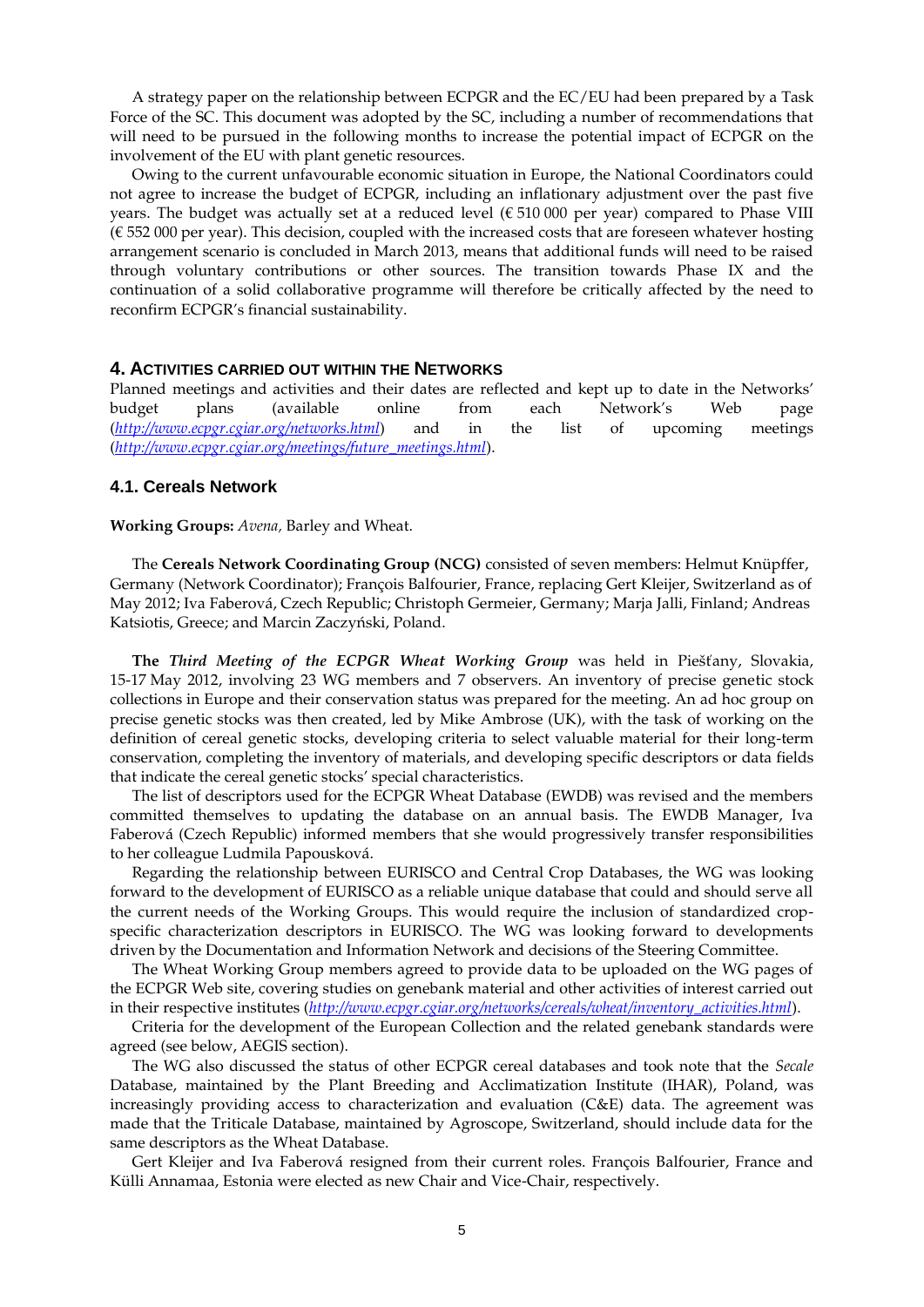After the meeting, the WG agreed on the definition and use of two new descriptors that were included in the EWDB: "Year of entry into common knowledge" and "Zeleny sedimentation test".

### **Summary of AEGIS development status**

### **Offers by countries**

The following accessions were submitted to the attention of the Working Groups for their opinion on the suitability of their inclusion in the European Collection:

- IPK, Germany: *Avena* (137), barley (1595), maize (106) and wheat (1386)
- CGN, The Netherlands: *Avena* (75), barley (642), maize (195) and wheat (646).

### *Avena* **WG**

The WG agreed that all wild species could be AEGIS accessions, as well as all the material that had been selected for the EU project '*Avena* genetic resources for quality in human consumption' (AVEQ). The identification of a detailed list of AEGIS accessions was agreed to be the topic of an ad hoc meeting (expected in 2013). At this same meeting, an already established Task Force will be expected to report about draft protocols on regeneration of wild accessions.

### **Barley WG**

An agreement remained pending on protocols for the species-specific maintenance of wild *Hordeum* species and cultivated barley, which were expected to be drafted by a Task Group.

### **Wheat WG**

- European Collection*: Triticum* accessions held in the country of origin by Belarus (19) and Estonia (8) were recommended by the WG and expected to be flagged as European Accessions by the respective National Focal Points. Additional lists of *Triticum* and *Aegilops* accessions conserved in their country of origin were expected to be proposed by the DB Manager. WG members were invited to prepare by the end of 2012 additional lists of "genetically unique" material conserved in their genebanks. Criteria for the selection of accessions were the country of origin (same as holding country), safety duplication (either completed or in the process of being completed) and completeness of minimum documentation (mandatory descriptors were defined).
- AEGIS Quality System (AQUAS): The WG agreed that they did not need to elaborate crop-specific standards in addition to those proposed by FAO. A document summarizing the necessary genebank management knowledge for breaking dormancy, viability testing and multiplication of *Aegilops* and other wild cereals was prepared by A. Börner, Germany and H. Sela, Israel and posted on the WG Web site.

### **Other cereals**

Criteria and the procedure for the selection of European **Rye** Accessions had been agreed, starting with landraces, wild *Secale* accessions and cultivars, whereas genetic stocks and breeders' lines will follow thereafter. The search for duplicates will be focused on cultivars released after 1950. A proposed list of European Rye Accessions is expected in 2013 as a product of the AEGIS Grant Scheme-funded project.

The development of the first list of possible **Triticale** European Accessions was postponed until the Triticale DB has been updated. The approach proposed for wheat can then be adopted also for Triticale.

### **Outlook for 2013**

A small project aiming at making progress with the inventory of precise cereal genetic stocks is planned to be undertaken by an ad hoc group.

An ad hoc meeting of the *Avena* WG to discuss the selection of candidate European Accessions and to discuss relevant details of the AEGIS Quality System for cereal crops is planned to be held in Cyprus during 2013.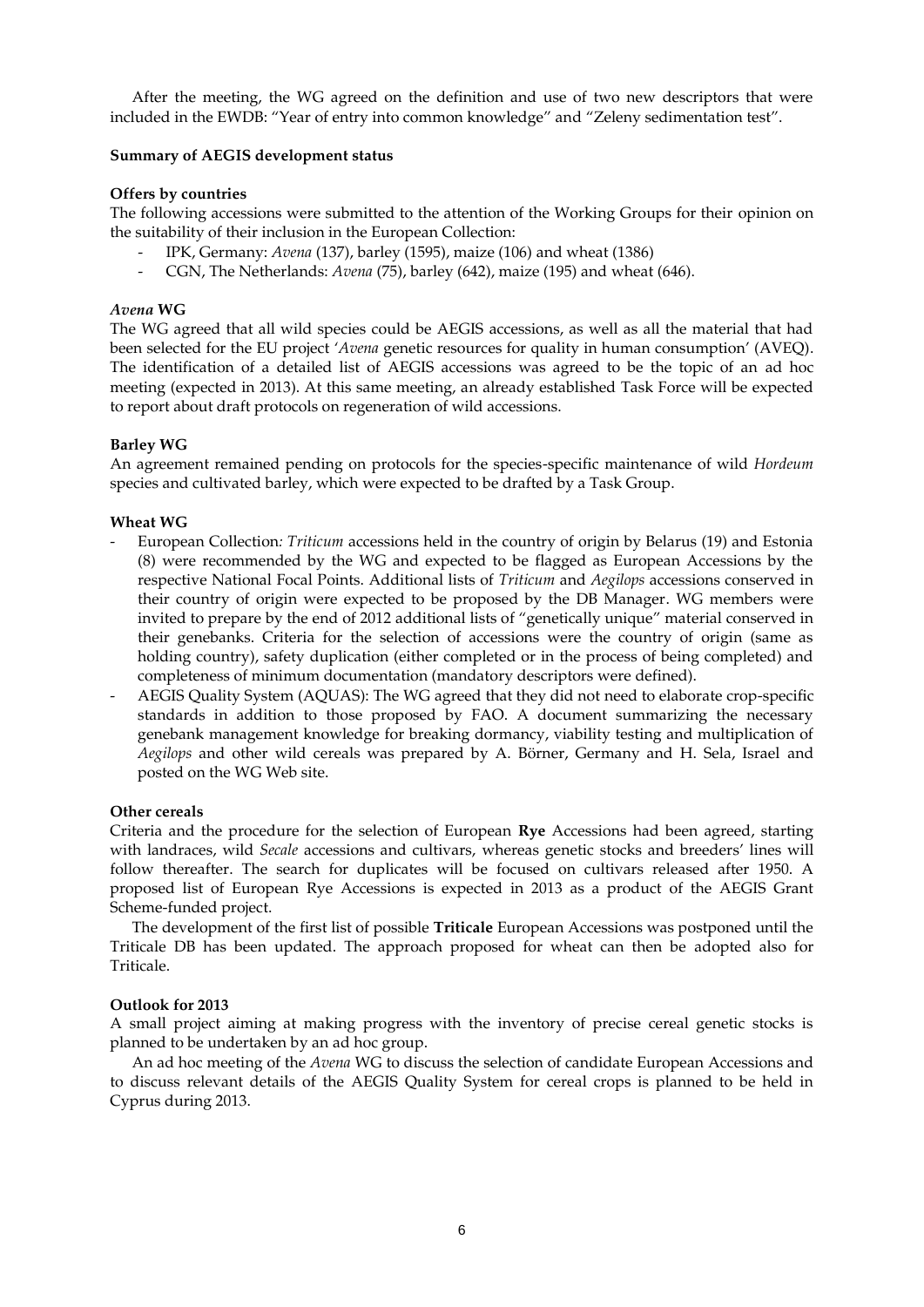# **4.2. Forages Network**

#### **Working Group:** Forages.

The **Forages Network Coordinating Group** consisted of six members: Merja Veteläinen, Finland (Network Coordinator); Beat Boller, Switzerland; Petter Marum, Norway; Vladimir Meglič, Slovenia; Ian Thomas, United Kingdom and Evelin Willner, Germany.

The project '**Establishment of the European Forages Collection'** funded by the AEGIS Grant Scheme held a workshop in Tápiószele, Hungary from 30 January to 3 February 2012.

The ECPGR Forage Databases were updated in preparation for the above-mentioned workshop, including analysis of the data received in order to identify most original samples (MOS), holders of primary collection (PRIMCOLL) and potential forage accessions for the European Forage Collection (EFC).

Outcomes of the workshop are listed under the 'Summary of AEGIS development status' below.

The report of the workshop, entitled *[Establishment of the European Forage Collection](http://www.ecpgr.cgiar.org/publications/publication/issue/establishment_of_the_european_forage_collection_quotto_age_with_aegisquot.html)—To Age with [AEGIS](http://www.ecpgr.cgiar.org/publications/publication/issue/establishment_of_the_european_forage_collection_quotto_age_with_aegisquot.html)* is available online from the AEGIS and ECPGR Web sites.

The Forages WG is participating in a NordGen Public Private Partnership (PPP) project on prebreeding in perennial ryegrass (*Lolium perenne* L.). This project screens diversity of 400 accessions for winter hardiness and will utilize information from the ECPGR *Lolium* Database.

The survey on *Storage conditions and status of safety duplication* was updated in April and posted on the Web site.

### **Summary of AEGIS development status**

#### **Offers by countries**

The following forage accessions were submitted to the attention of the Working Groups for their opinion on the suitability of their inclusion in the European Collection:

- IPK, Germany: 5807
- CGN, The Netherlands: 852.

### **Forages WG**

European Collection (outcomes of the AEGIS project workshop):

- The procedure for the selection of candidate European Accessions was agreed.
- A tentative list of 10 485 candidate European Accessions of 10 forage species/groups was created; Database Managers to seek confirmations from the respective genebanks/collection holders. The selection of candidate accessions is a continuing process and the expected number of accessions to EFC can be 5-10 times the present number of candidates.
- A number of issues related to EURISCO were identified, requiring solution by ECPGR.
- AQUAS: Preferred and acceptable quality standards for regeneration have been agreed at the Working Group level.

#### **Outlook for 2013**

As part of the AEGIS Grant Scheme, a second workshop on the *Establishment of the European Forage Collection* will take place at NordGen, Alnarp, Sweden in April 2013, with the following objectives: confirmation of the EFC candidates for acceptance as AEGIS accessions, inclusion of C&E data in model central Forage Databases and improvement of the database management routines.

# **4.3. Fruit Network**

### **Working Groups:** *Malus/Pyrus*, *Prunus* and *Vitis.*

The **Fruit Network Coordinating Group** consisted of six members: Marc Lateur, Belgium (Network Coordinator); Daniela Giovannini, Italy; Stein Harald Hjeltnes, Norway; Erika Maul, Germany; Jesús Ortiz, Spain and Matthew Ordidge, United Kingdom.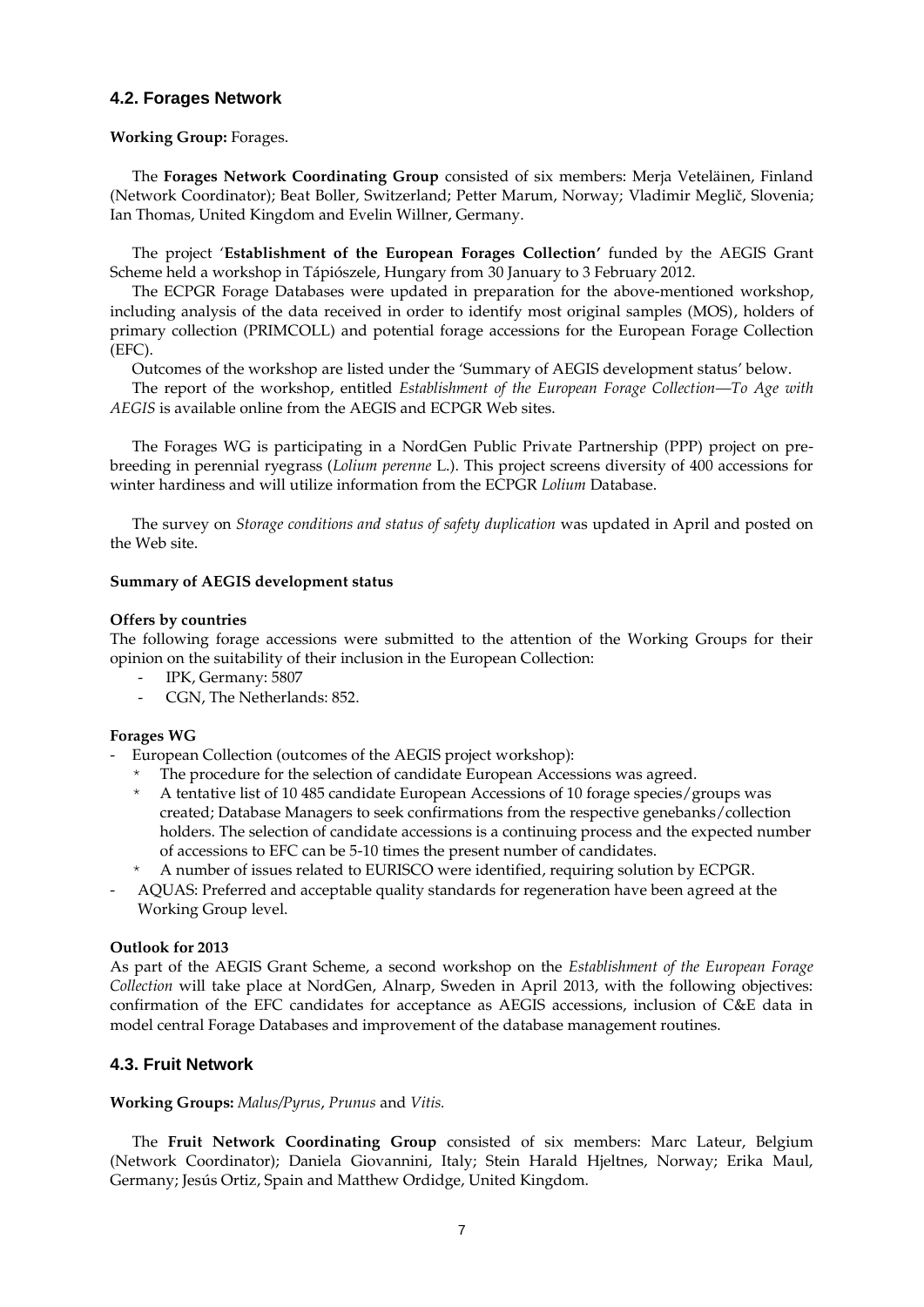#### *Malus/Pyrus* **WG**

The *Fourth Meeting of the ECPGR* **Malus/Pyrus** *Working Group* took place from 6 to 9 March 2012 in Weggis, Switzerland, following two *ad hoc meetings on fruit synonyms* (5 March) and *on descriptors* (6 March). Twenty-two country representatives participated.

The ad hoc meeting on descriptors agreed draft lists of characterization and evaluation descriptors for apple and pear, including the methodology and protocols to be followed. The descriptors were then prioritized by the WG.

A list of 12 validated SSR markers for apple, cherry and pear, including the methodology to apply these markers, had been previously agreed during an ECPGR ad hoc meeting. The availability of information was discussed by the Working Group. References to publications detailing markers and protocols were added to the ECPGR Web site and a Task Force was set up to summarize the information across *Malus*, *Pyrus* and *Prunus*, for publication of a manual on the ECPGR Web site.

Procedures for the updating of the *Malus* and *Pyrus* Central Crop Databases (CCDBs) were agreed. The development of the *Pyrus* Database is closely linked to that of the *Prunus* Database (see below). The Working Group also discussed the perspectives of development of the *Malus* and *Pyrus* CCDBs in relation to EURISCO. The WG considered the roles of CCDBs in resolving crop-specific issues and providing access to essential technical knowledge of great importance, in particular for the development of the European Collection. The meeting recommended better coordination of activities and clarification of responsibilities to ensure harmonization of data in the CCDBs and EURISCO, and enhancement of the links between the Documentation and Information Network and the CCDB Managers.

A *Pomological reference list* under development was presented and the meeting agreed that it would be useful to enrich it and to integrate it into the *Malus* and *Pyrus* CCDBs to facilitate the referencing of cultivar names.

The ad hoc meeting on synonyms obtained the following outcomes: for pear, update of the synonym list, definition and adoption of a methodology successfully implemented on 3471 accessions of the *Pyrus* Database; for apple, presentation of a "name-checking tool" developed alongside the Brogdale Collection Database and to be used in the development of the ECPGR *Malus* Database. Detailed procedures to be followed for the implementation of these tools for the identification of synonyms in both the *Malus* and *Pyrus* DBs were agreed.

The meeting was the first opportunity of the WG to discuss AEGIS and the establishment of the European Collection. Selection criteria were discussed and it was agreed that candidate accessions should originate in the holding country, and be either true to type or genetically unique. In a first step, all WG members will be requested to identify within their respective collections a set of the most likely candidates. Regarding technical standards, the meeting agreed to use the final FAO *Field Genebank Standards* as a basis for deciding whether the development of crop-specific standards would be required.

Marc Lateur was reconfirmed as Chair of the WG and Dorota Ewa Kruczynska was nominated as Vice-Chair in replacement of Bronislovas Gelvonauskis.

#### *Prunus* **WG**

Following the departure in August 2011 of the **European** *Prunus* **Database** (EPDB) Manager, Emilie Balsemin, the recruitment process for her replacement is still under way at the French National Institute for Agronomical Research (INRA). She however brought forward the planned improvement of the EPDB in collaboration with INRA-Bordeaux and with support from the EC project GenBerry and ECPGR funds. A new portal Web site gives access to five new *Prunus* crop databases (almond, apricot, cherry, peach and plum). An advanced search tool was developed for passport and characterization and evaluation data as well as for molecular data; photo upload and search tools were also developed. The database model was developed in consultation with the Walloon Agricultural Research Centre (CRA-W) of Gembloux (Belgium) with a view to deploying the same structure for the ECPGR *Pyrus* Database.

The module for direct update of the EPDB by contributors is not yet operational so the updates are to be carried out by the EPDB Manager. New data were provided to INRA by Italy, Latvia and UK.

A final draft descriptor list for peach was nearly finished.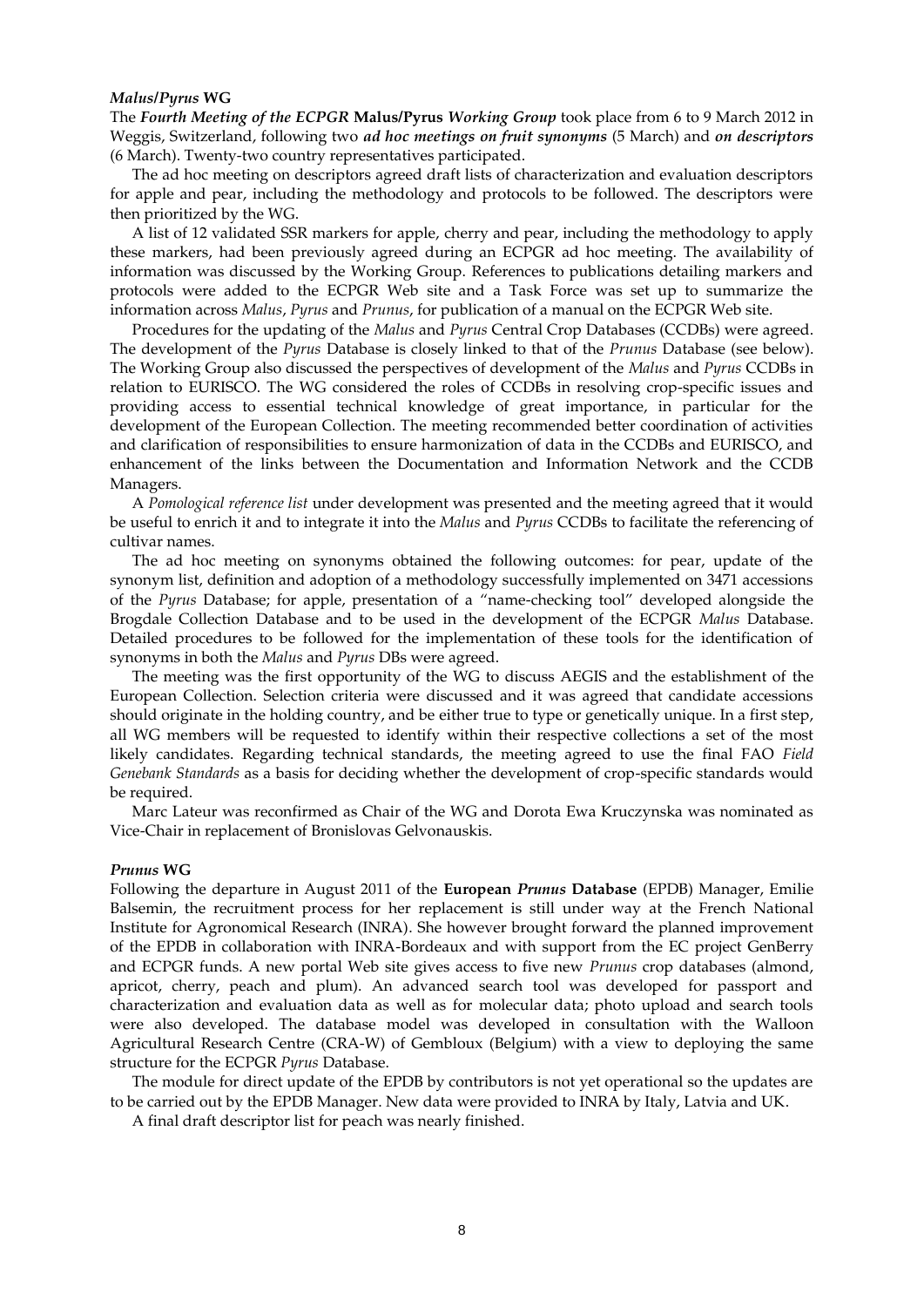#### *Vitis* **WG**

*The Second Meeting of the ECPGR* **Vitis** *Working Group* was held from 18 to 20 September 2012 at Siebeldingen, Germany. Eighteen country representatives participated.

Collaboration was strengthened with COST Action FA1003 on *East West collaboration for grapevine diversity exploration and mobilization of adaptive traits for breeding*, with an invitation to all *Vitis* WG members to join the Action and establish agreements with other COST partners who will be available to fingerprint a number of grapevine accessions free of charge. The initiative of the Action to promote a simplified protocol for the phytosanitary treatment of *Vitis* germplasm imported from outside the EU for genetic resource conservation purposes was endorsed.

The *European Catalogue of Nationally Registered Varieties* was acknowledged as currently the most reliable and up-to-date for the definition of synonyms of registered varieties in Europe.

The WG recommended using at least the nine SSRs agreed by the WG for the determination of the identity of an accession and the 48 descriptors of the recently concluded EC GrapeGen06 project for trueness-to-type testing.

The meeting was the first opportunity for the WG to discuss AEGIS and the establishment of the European Collection. A procedure for the selection of AEGIS accessions was agreed, focusing on minor and neglected cultivars of European countries. A preliminary list of autochthonous varieties to be proposed for inclusion in the European Collection was drawn up, including nearly 2500 accessions from 18 countries. The WG agreed with the draft *AEGIS Safety-duplication Policy* and endorsed the draft FAO *Generic Standards for Non-orthodox Seeds and Clonally Propagated Plants*, with the addition of a few *Vitis*-specific standards.

A mechanism was set up to help the WG to mobilize small funds to cover critical situations that would put the survival of important germplasm at risk.

Jesús Ortiz stepped down from his position of Chair and David Maghradze was elected to replace him, with Edi Maletić continuing as Vice-Chair.

The **European** *Vitis* **Database** (*[www.eu-vitis.de](file:///C:/Users/erika.maul/AppData/Local/Microsoft/Windows/Temporary%20Internet%20Files/Content.Outlook/ZUZHUV48/www.eu-vitis.de)*) will continue to be hosted and maintained by the Julius Kühn-Institut–Federal Research Centre for Cultivated Plants (JKI), Institute for Grapevine Breeding Geilweilerhof, Siebeldingen, Germany, as an in-kind contribution to ECPGR.

The 48 descriptors of the Organisation Internationale de la Vigne et du Vin (OIV) that are used for the European *Vitis* Database were translated into Russian and Turkish. They are now available in seven languages via the European *Vitis* Database.

A comprehensive list of national variety catalogues was posted on the ECPGR Web site.

### **Summary of AEGIS development status**

#### *Malus/Pyrus* **WG**

- European Collection: In a first step, all WG members will be requested to identify within their respective collections a set of the most likely candidates of national interest, using a form to be provided by DB Managers. The exercise will start in 2013.
- AQUAS: The WG agreed to use the final version of the FAO *Field Genebank Standards* as a basis for deciding whether any crop-specific standards are needed.

### *Prunus WG*

- European Collection: Following the identification in 2011 of 1116 unique cherry genotypes and 367 duplicate groups, the finalization of proposed lists of candidate European Accessions was put on hold, pending the nomination of a new EPDB Manager.
- AQUAS: The *Minimum* Prunus*-specific standards for genebank management* were revised in collaboration with the AEGIS Coordinator. It was agreed to harmonize them with FAO standards.

### *Vitis WG*

- European Collection: A procedure for selecting European Accessions has been agreed and a tentative list of almost 2500 autochthonous accessions identified. The selection of candidate accessions by WG members is in progress. Twenty-one *Vitis* accessions conserved by IPK, Germany, have been designated as part of AEGIS.
- AQUAS: The draft *AEGIS Safety-duplication Policy* and the FAO *Standards for Non-orthodox Seeds and Clonally Propagated Plants* were agreed with a few additions.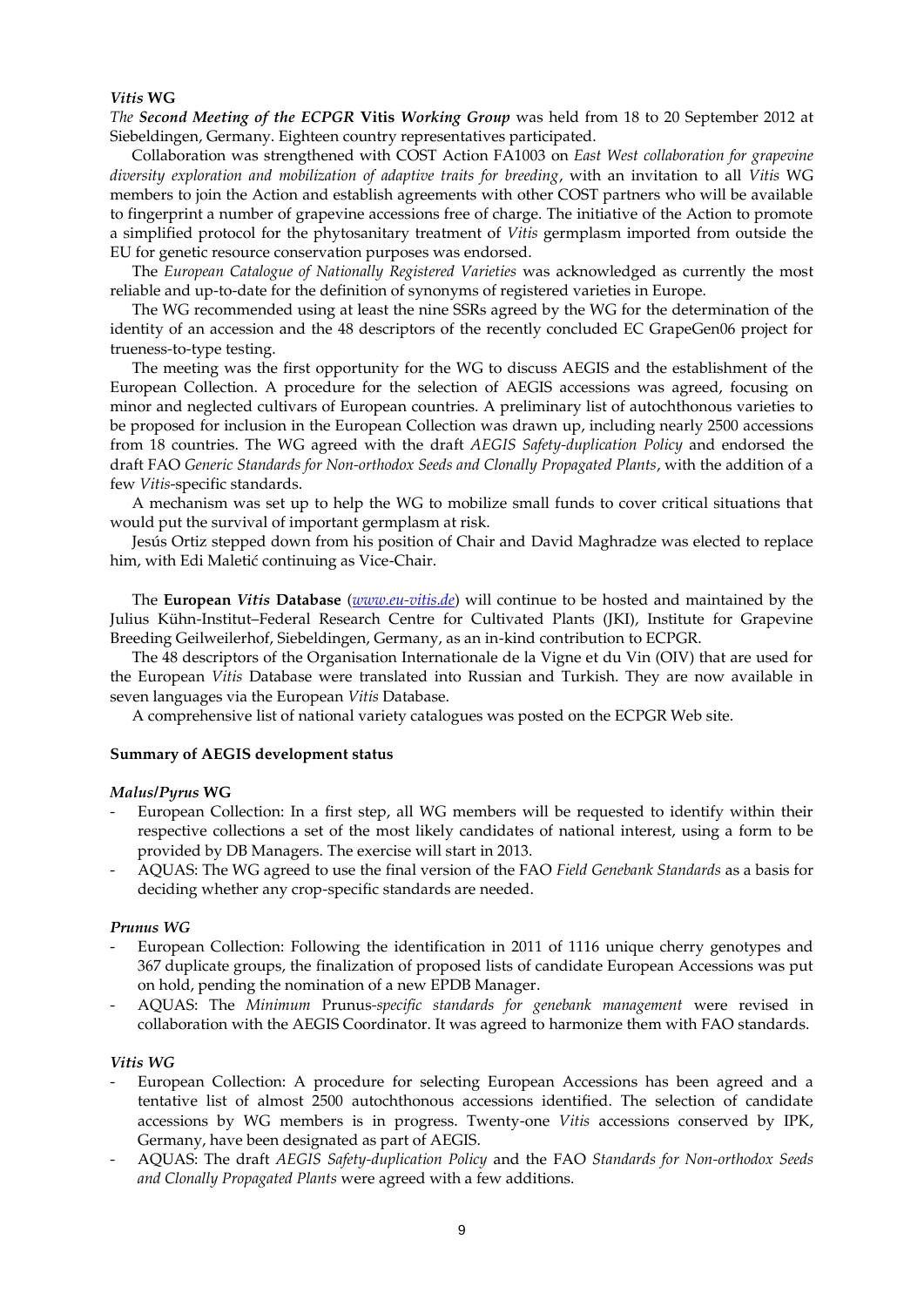#### **Outlook for 2013**

- Fruit Database development and maintenance: a log book will be implemented for the European *Vitis* Database.
- The *Malus* and *Pyrus* Databases will be updated with accession lists supplied by the WG members and using the EPDB database structure.
- Ad hoc meeting of the *Prunus* WG (AEGIS activities).

### **4.4. Oil and Protein Crops Network**

**Working Group:** Grain Legumes.

The **Oil and Protein Crops Network Coordinating Group** consisted of three members after the retirement of Siyka Angelova, Bulgaria: Mike Ambrose, United Kingdom (Network Coordinator); Andrea Carboni, Italy and Gérard Duc, France.

#### **Summary of AEGIS development status**

#### **Offers by countries**

The following grain legume accessions were submitted to the attention of the Working Group for their opinion on the suitability of their inclusion in the European Collection:

- IPK, Germany: 3525
- CGN, The Netherlands: 421.

#### **Grain Legumes WG**

The WG has never had an opportunity to discuss AEGIS implementation (the last meeting was in 2006). The first opportunity will be at its fifth meeting in 2013. Following the conclusion of the AEGIS Grant Scheme supported project 'Towards comprehensive pea germplasm management for future use', coordinated by Agritec Plant Research, Czech Republic, a set of 36 core accessions of *Pisum sativum* from Czech Republic were recommended to be designated as AEGIS accessions.

#### **Outlook for 2013**

The *Fifth Meeting of the Grain Legumes Working Group* will be held 7-8 May 2013 in Novi Sad, Serbia, before the First Legume Society Conference.

### **4.5. Sugar, Starch and Fibre Crops Network**

**Working Groups:** *Beta*; Fibre Crops (Flax and Hemp); Medicinal and Aromatic Plants (MAPs)*;* Potato.

The **Sugar, Starch and Fibre Crops Network Coordinating Group** consisted of four members: Roel Hoekstra, The Netherlands (Network Coordinator); Ana Maria Barata, Portugal; Lothar Frese, Germany and Martin Pavelek, Czech Republic.

The *Fourth Joint Meeting of the ECPGR* **Beta** *Working Group and the World* **Beta** *Network* was held during 20–22 June 2012 in Cappelle-en-Pévèle, France. It was hosted by the company Florimond Desprez.

*Beta nana*: Based on studies showing the diversity among the few existing populations, the establishment of a first genetic reserve on Mount Olympus, Greece was proposed together with further investigation of the distribution of genetic diversity within existing sites. The WG agreed to use funds to help the Greek Gene Bank (GGB) to complete monitoring and collecting of samples on Mount Olympus and the activity started with sampling of *Beta nana* plants at three sites during a preliminary survey in September 2012.

*Patellifolia*: There was general agreement that genebanks should be able to offer taxonomically clearly defined standard accessions. WG funds were available to organize a meeting to set up a project proposal focusing on taxonomic aspects and genetic diversity of *Patellifolia* and *Beta* section *Corollinae.* However, no feedback was received from WG members and the project idea was put on hold.

Genetic reserves: As a result of the project 'An Integrated European *In Situ* Management Work Plan: Implementing Genetic Reserves and On Farm Concepts' (AEGRO), priority genetic reserve sites for *Beta* and *Patellifolia* species were identified and proposed for 26 locations. These were selected on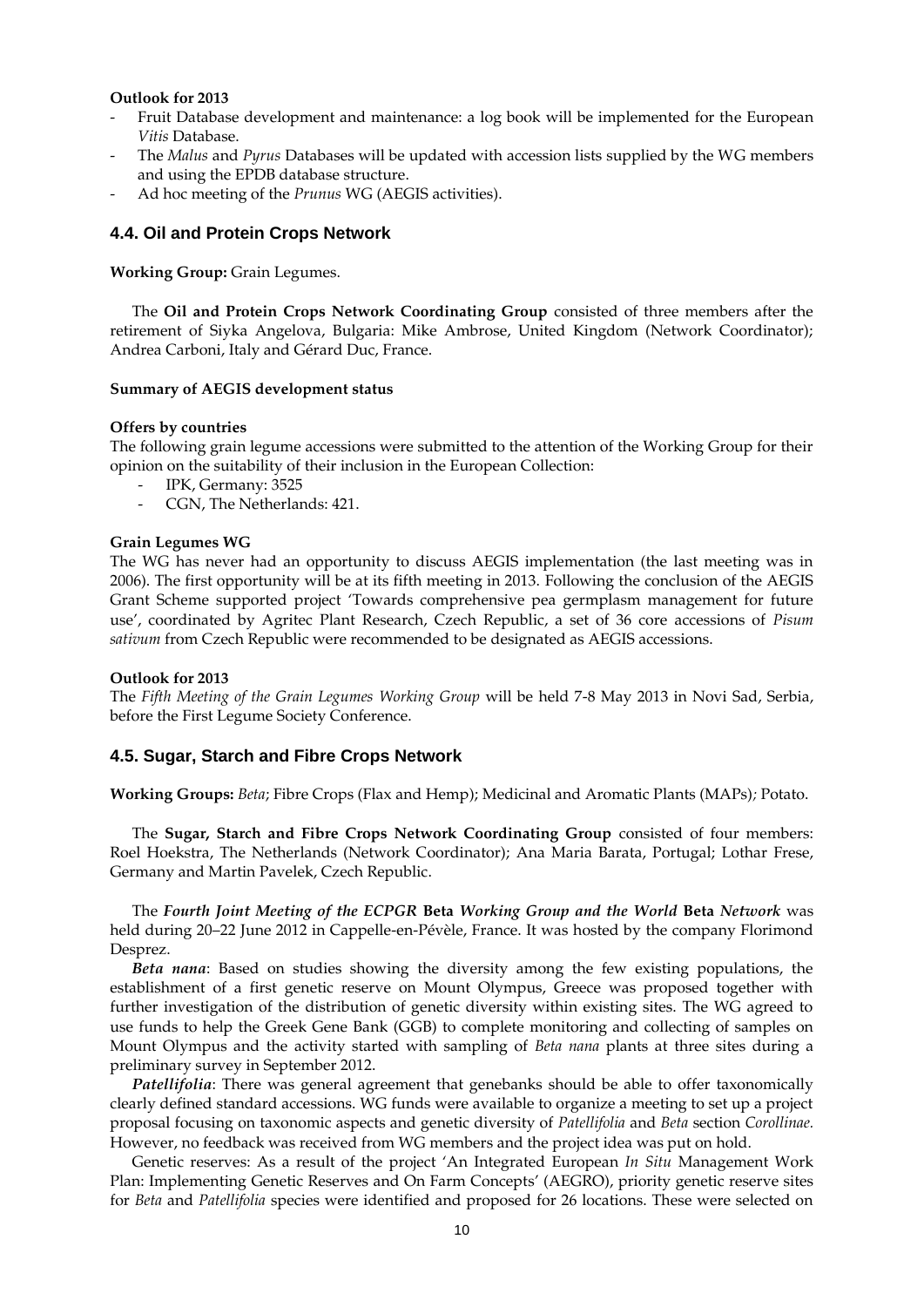the basis of geographic, climatic and genetic data and they form the first components of speciesspecific networks of plant occurrences presumed to represent a significant part of intraspecific diversity of threatened wild beet species. The ECPGR WG members agreed to revise the proposed choice of genetic reserves and to expand the list beyond the EU territory; the representatives from Armenia, Azerbaijan, Georgia, Iran, Russian Federation and Turkey will apply the 4-step methodology developed in the AEGRO project and suggest sites for genetic reserves for species of the *Beta* section *Corollinae* by end 2013.

It was also agreed that WG members would ensure that *ex situ* samples be collected from each proposed genetic reserve site and deposited in the respective country genebank. These samples should also be proposed to the respective National Coordinators for inclusion into the European Collection and therefore be flagged in EURISCO as being part of AEGIS (see below).

Rhizomania resistance in *in situ* populations: A wild beet population growing nearby Kalundborg, Denmark, revealed its importance for resistance gene *Rz2.* The analysis, carried out by the Christian-Albrechts-University, Kiel, Germany, pointed at the need to extend the protection of the population and its Rhizomania resistance trait beyond the boundaries of the much smaller genetic reserve location suggested by the AEGRO project.

AKER project: A French research initiative for sustainable beet improvement has started as a private–public partnership led by Florimond Desprez and endowed with €20 million over eight years. Three thousand accessions have been requested from genebanks to start a breeding programme that will involve crossing wild material with elite lines. Extensive phenotyping and genotyping of hybrid lines will be carried out to identify improved material. The project was officially launched in September 2012. The GGB (Greece), the IPK (Germany) and the National Plant Germplasm System (NPGS, USA) provided the majority of the approximately 2600 accessions of which 2016 accessions will be investigated during the first phase of the project.

**AEGIS** (the meeting was the first opportunity of the *Beta* WG to discuss AEGIS implementation; its last meeting was in 2006):

- Determination of *Beta* accessions for the European Collection: the WG agreed to develop a list of candidate accessions using the *Beta* Core Collection, AKER collection and accessions of threatened species.
- To allow sorting out of accessions on the basis of their taxonomy, it was agreed that the taxonomies of the N.I. Vavilov Research Institute of Plant Industry, St. Petersburg, Russian Federation (VIR) and of the Germplasm Resources Information Network (GRIN) of the US Department of Agriculture, Agricultural Research Service (USDA-ARS) should be compared and a list of matching taxonomies compiled by the end of 2013.
- Regeneration guidelines: The WG agreed to check the validity of the existing protocols for regeneration and to request the preparation of guidelines for the multiplication of *B. nana* to Barbara Hellier (USDA-ARS).

Lothar Frese was reconfirmed as the Chair of the *Beta* Working Group. He agreed to act as the Chair until the end of 2013. Yasmina El Bahloul was elected as the new Chair of the World *Beta* Network.

Scientific papers presented by members of the WBN can be published in 2013 in the Julius-Kühn-Archiv (JKA).

The user interface of the International Database for *Beta* (IDBB, *<http://idbb.jki.bund.de/idbb>*) was redesigned by staff of JKI, Quedlinburg, Germany. This Internet site provides access to information systems suited to support the development of a complementary conservation programme for *Beta* and *Patellifolia*.

As part of Work Package 5 (Engaging the user community) of the EC 'PGR Secure' project (*[www.pgrsecure.org](http://www.pgrsecure.org/)*), JKI searched various genebank information systems in Europe and overseas and selected accessions with low to intermediate scores for disease susceptibility (Beet Yellow Virus, Beet Mild Yellowing Virus, *Rhizomania*, *Rhizoctonia solani*, *Cercospora beticola* and *Heterodera schachtii*). The objective is to stimulate the re-evaluation of the accessions, which in turn may result in a wider use of crop wild relatives, landraces and former breeders' varieties in breeding research and breeding. The list will be distributed to breeding companies and made available to any interested person on request.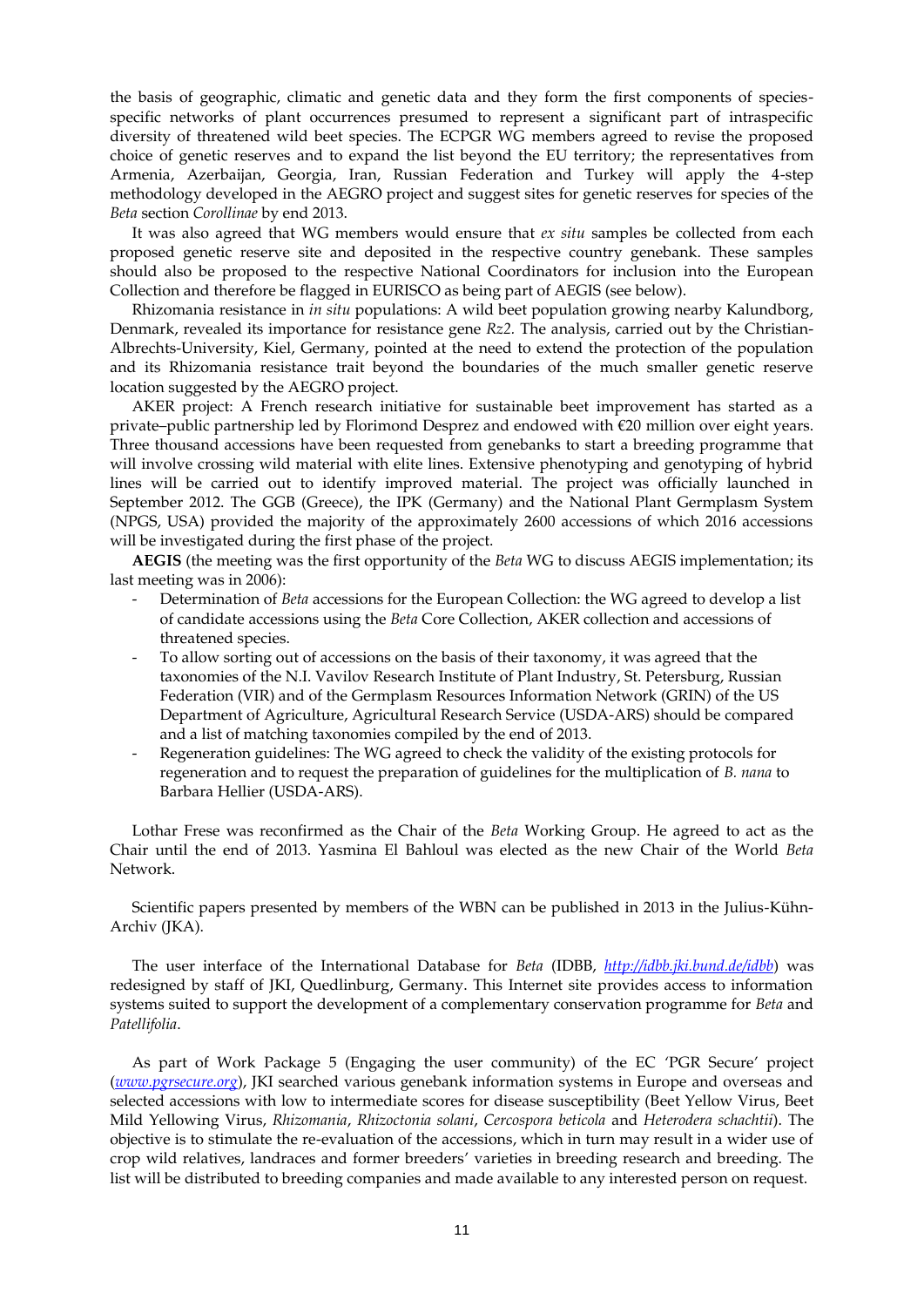A Newsletter entitled *Beta Short News* prepared by L. Frese and Yasmina El Bahloul was distributed to all WG members in December 2012 and posted on the ECPGR Web site.

### **Summary of AEGIS development status**

### **Offers by countries**

The following accessions were submitted to the attention of the Working Groups for their opinion on the suitability of their inclusion in the European Collection:

- IPK, Germany: *Beta* (394), flax (298), medicinal and aromatic plants (816) and *Solanum* sp. (excluding S. *melongena*) (1015)
- CGN, The Netherlands: flax (52) and potato (452).

### *Beta* **WG**

- European Collection: At the end of 2012, the preparation of a list of candidate accessions to be included in the European Collection using the *Beta* Core Collection, AKER collection and accessions of threatened species was underway. The list will be checked by the WG members and submitted to the respective National Coordinators for approval.
- AQUAS: All *Beta* WG curators will check the validity of the seed increase protocol previously developed by the WG and the FAO *Genebank Standards for the Conservation of Orthodox Seeds* to confirm whether they can be adopted by the WG and proposed for approval as part of AQUAS. Guidelines for the multiplication of *B. nana* are planned to be developed in collaboration with USDA.

### **Fibre Crops (Flax and Hemp) WG**

The WG has not reported any activities related to the implementation of AEGIS (see also 2011 report).

### **Medicinal and Aromatic Plants WG**

In 2012, no significant progress was achieved concerning AEGIS implementation. However, in the previous years after the implementation of the 'Oregano project', it was proposed that the data collected within the project will contribute to the selection of oregano accessions to be included in the European Collection according to the AEGIS concept.

### **Potato WG**

- European Collection: The project funded by the AEGIS Grant Scheme 'Identification of old potato clones having unreliable variety name by means of fingerprinting using microsatellite (SSR) markers to assist in setting up the AEGIS collection for potato cultivars' was extended by six months due to the late start of the project in the potato growing season and was completed in December 2012. A progress report (December 2011) is available online (*[http://aegis.cgiar.org/aegis\\_grant\\_scheme/second\\_call.html](http://aegis.cgiar.org/aegis_grant_scheme/second_call.html)*). Based on the fingerprinting of 500 old potato clones, the project was to identify mislabelling or confirm the genetic uniqueness of the clones and indicate which of the fingerprinted varieties will be the most appropriate for inclusion in the European Collection. The final report will be available soon.

### **Outlook for 2013**

The Working Group on *Beta* is planning to set up a monitoring schema of a genetic reserve of *Beta patula*. The University of Madeira with the support of the Julius Kühn-Institute submitted a research proposal entitled '*Beta patula*: a model for conservation of an endangered wild species through use in plant breeding' to the German Academic Exchange Service in December 2012 to acquire the necessary funding.

The Working Group on *Beta* will send a list of candidate accessions to be included in the European Collection to the AEGIS team.

# **4.6. Vegetables Network**

**Working Groups**: *Allium*, *Brassica,* Cucurbits, Leafy Vegetables, Solanaceae and Umbellifer Crops.

The **Vegetables Network Coordinating Group** consisted of ten members: Marie-Christine Daunay, France (Network Coordinator), Willem van Dooijeweert, The Netherlands (Vice-Coordinator);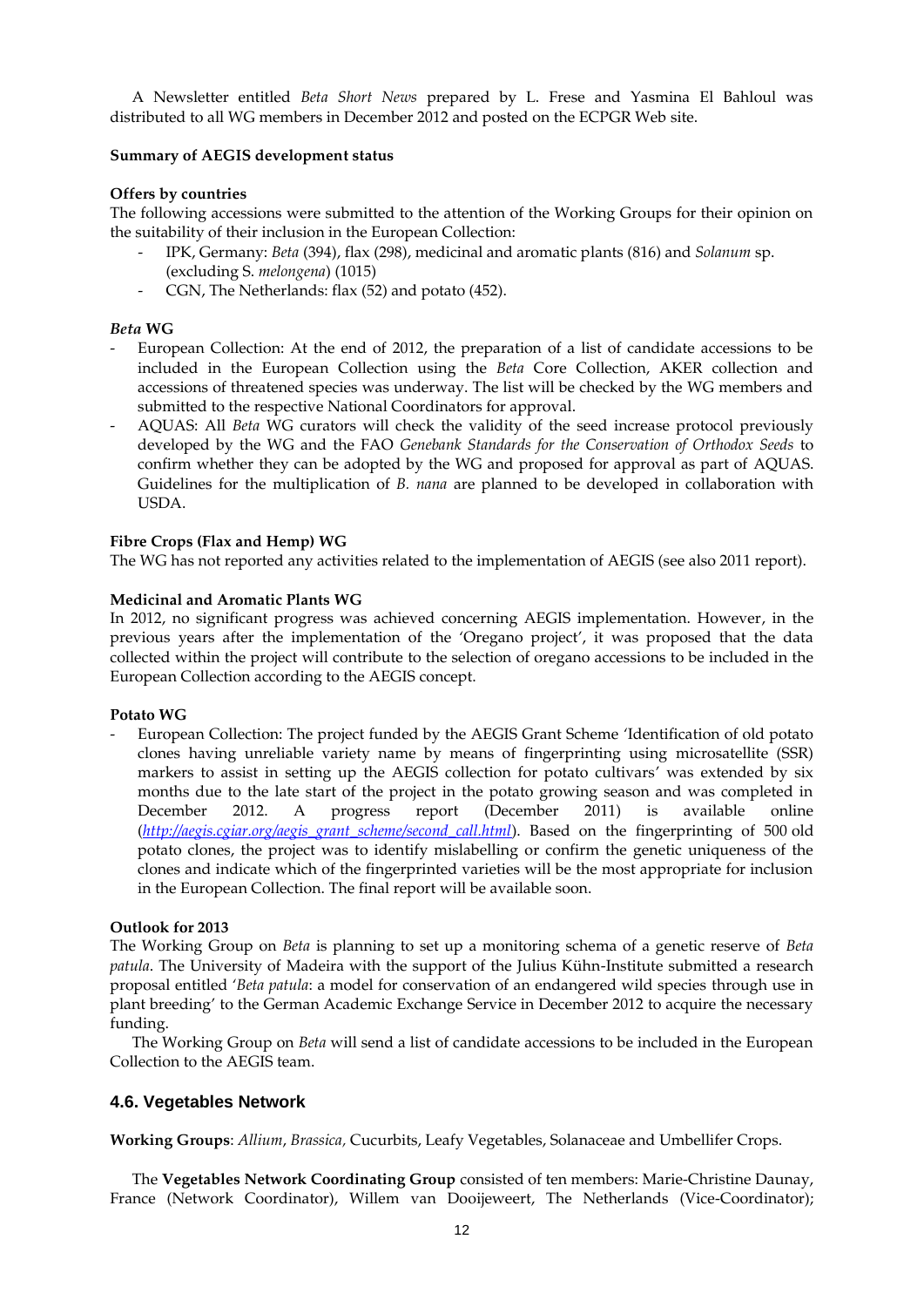Charlotte Allender, United Kingdom; Noor Bas, The Netherlands; Ferdinando Branca, Italy; Maria José Díez, Spain; Emmanuel Geoffriau, France; Joachim Keller, Germany; Teresa Kotlińska, Poland and Rob van Treuren, The Netherlands.

### **The** *Ad hoc Meeting of the Solanaceae Database Managers* **and** *First Meeting of the ECPGR Solanaceae Working Group* were held 14-17 February 2012 in Menemen, Turkey, involving 17 WG members and 5 observers.

A recommendation was made that EURISCO should be improved in such a way as to serve for the identification of AEGIS candidate accessions. EURISCO should therefore host all the crop-specific data that are necessary to analyse the existing European collections, as well as the standardized minimum characterization data. Such an approach should eliminate the duplication of efforts currently dedicated to the CCDBs. It was proposed that CCDB Managers become responsible for checking the quality of a crop-specific part of the data in EURISCO. They could monitor these data for quality, consistency and gaps and seek that appropriate adjustments be made by the data providers in the original data and consequently in the National Inventories and in EURISCO. The Solanaceae Database Managers (Tomato, Eggplant, Pepper, Pepino, Groundcherry and Tree tomato) agreed to start operating as responsible for the monitoring of the respective crop data in EURISCO, contacting data providers and suggesting appropriate adjustments.

It was decided to convert the existing draft minimum descriptor lists for Groundcherry and Pepino into final versions, while the Tree tomato minimum descriptors drafted by the WG would be finalized upon publication of the *Bioversity Descriptors for Tree Tomato*.

AEGIS matters were extensively discussed (see below, 'Summary of AEGIS development status').

Willem van Dooijeweert, The Netherlands, and Marie-Christine Daunay, France, were reconfirmed as Chair and Vice-Chair respectively of the WG.

The International Society for Horticultural Science (ISHS) Brassica *2012 Symposium*, organized by the Department of Agricultural and Food Science of the University of Catania, was held in Catania, Italy, 12–16 November 2012. This was the occasion to present the *Brassica* **Working Group**. With two posters prepared by Branca et al. (see Section 7.1), results were reported of the ECPGR-funded activities carried out by the University of Catania, the N.I. Vavilov Research Institute of Plant Industry (VIR), St. Petersburg, Russian Federation and the Institute of Sustainable Agriculture of Córdoba (CSIC), Spain. These activities were focused on taxonomic, morphological, chemical and molecular characterization of wild (n=9) *Brassica* and *B. rapa* accessions provided by European genebanks.

An AEGIS-granted project on '*Brassica* selection criteria for the identification of the Most Appropriate Accessions: relate to the *Brassica oleracea* of Iberian collection', coordinated by Banco Português de Germoplasma Vegetal–Instituto Nacional de Recursos Biológicos (BPGV–INRB), Portugal, was concluded. Accessions of *B. oleracea* vars. *acephala, capitata* and *costata* from Spain and Portugal were analysed with molecular markers. Two sets of markers (Internal transcribed sequences (ITS) and SSR) enabled more precise selection of accessions to be made rather than those based purely on passport data, and have allowed the identification of duplicate accessions. A total of 42 accessions (18 held at BPGV and 24 at Misión Biológica de Galicia (MBG)) were selected for inclusion in the European Collection.

With the help of the 'DuplicateFinder' software, developed by CGN through an AEGIS-granted project, the BrasEDB has been updated with the duplicate groups within *B. oleracea*, thus making it possible to generate a list of probable duplicate accessions.

Members of the **Umbellifer Crops WG** started trials for taxonomic identification or tolerance to diseases of wild relatives of umbellifers. Identification of 80 accessions selected through EURISCO has been done both at the plantlet stage and at the blooming stage in the field in summer 2012.

Detailed characterization was carried out by Poland (parsley, celery, dill and carrot), NordGen (*Angelica* and *Carum*), France (250 cultivated and 240 wild accessions, evaluation of 45 wild accessions for *Alternaria dauci* resistance, and 34 wild carrot populations from Corsica with SSR markers) and is in progress in UK (creation of a carrot diversity set for pre-breeding).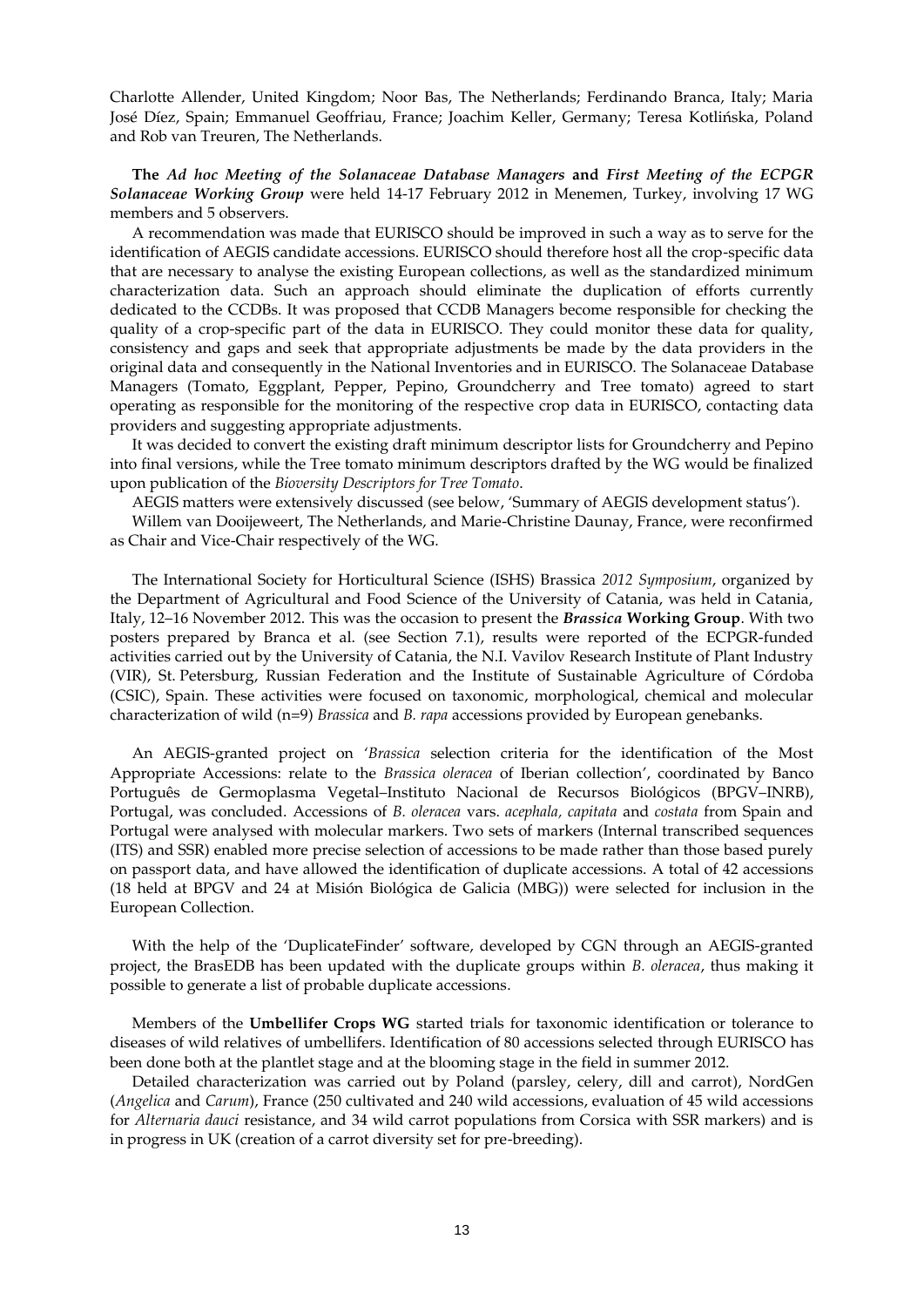The **ECPGR Cucurbits Database** was improved with data from some countries, EURISCO and also from GRIN (USDA-ARS), since many accessions in European genebanks were obtained originally from USDA.

A new field (cultivar group name) was developed for the **ECPGR Umbellifer Database,** managed by the University of Warwick, UK, to facilitate the identification of accessions of the same or close cultivar(s).

The ECPGR *Allium* Database was successfully transferred from the University of Warwick, UK, to IPK, Gatersleben, Germany. The acronym in use for the database was revised into EALLDB, so that it would no longer be confused with the ECPGR *Avena* Database (EADB).

### **Summary of AEGIS development status**

### **Offers by countries**

The following accessions were submitted to the attention of the Working Groups for their opinion on the suitability of their inclusion in the European Collection:

- Bulgaria: Cucurbits (1064)
- IPK, Germany: *Allium* (98), Cruciferae (1638), Cucurbits (214) accepted by the WG in December 2012), Leafy vegetables (725), Solanaceae (excluding *Solanum* sp., but including *S. melongena*) (744), Umbellifers (546)
- CGN, The Netherlands: *Allium* (151), Cruciferae (763), Cucurbits (256), Leafy vegetables (962), Solanaceae (excluding potato) (391).

# *Allium* **WG**

- European Collection: As an outcome of the GENRES project 'Vegetative Allium, Europe's Core Collection, Safe and Sound' (EURALLIVEG), a first batch of 143 garlic accessions were flagged by Czech Republic and Germany as part of AEGIS. An additional 59 accessions were proposed to Poland for flagging. An updated, enlarged list of candidate garlic accessions will require molecular screening of the European garlic collection, which has not yet been successfully completed.

Considering that the genus *Allium* has about 700 species, the WG agreed to prioritize target taxa for the identification of candidate European Accessions. Proposed lists of priority crop wild relatives for the onion and the leek/garlic alliances and for minor *Allium* crops in use and under development were circulated to *Allium* WG members in March 2012.

The WG has established an agreed procedure to select seed-propagated wild accessions and landraces as well as cultivars.

- AQUAS: The WG has agreed recommendations for field maintenance of garlic and shallot accessions and protocols for *in vitro* medium-term storage and for cryopreservation of garlic. Two levels of phytosanitary standards were adopted, with or without virus elimination.

### *Brassica* **WG**

- European Collection: As a result of an AEGIS-granted project on Iberian *B. oleracea* landraces, a total of 42 accessions (18 held at BPGV, Portugal and 24 at MBG, Spain) were selected as Most Appropriate Accessions (MAAs) to be included in the European Collection.

The 'DuplicateFinder' software was tested on the Bras-EDB, and in *B. oleracea* (total 11 374 accessions), 4429 accessions were assigned to 1570 duplication groups. In an earlier action on *B.rapa* (total 3769 accessions) a total of 1698 accessions were assigned to 545 duplication groups.

- AQUAS: A summary of present practices and the draft minimum standards have been completed.

# **Cucurbits WG**

- European Collection: Following an update of the Cucurbits Database, preliminary lists of accessions of cucumber, wild *Cucumis*, *Cucurbita*, melon, watermelon and "other genera" were prepared by the Chair and groups of volunteers started analysing these lists.
- AQUAS: General guidelines for regeneration, processing and storage of Cucurbit species were agreed.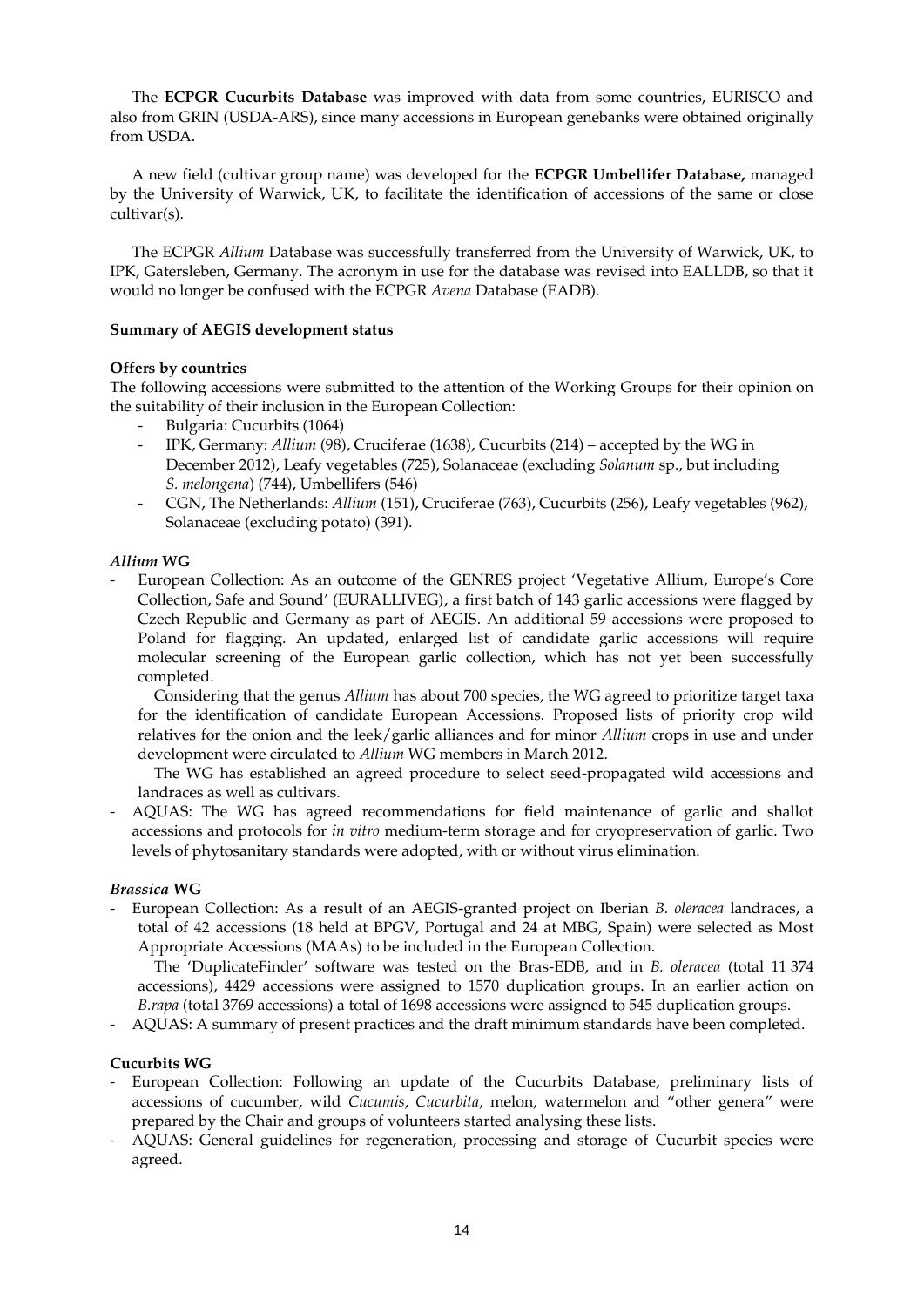### **Leafy Vegetables WG**

- European Collection: Preliminary lists of lettuce and spinach accessions were generated following an agreed procedure, including identifying duplicates through 'DuplicateFinder'. These should be discussed at the next meeting of the WG. The preparation of additional preliminary lists of chicory and minor leafy vegetables accessions is planned.
- AQUAS: Developing a list of suggested minimum genebank standards for leafy vegetables is part of the WG workplan. Information on genebank procedures has been collected for both lettuce and spinach.

### **Solanaceae WG**

- European Collection: During the WG meeting, about 200 candidate Solanaceae accessions to be included in the European Collection were identified. Representatives from Germany, Hungary, The Netherlands, Poland and Slovakia expressed their willingness to include additional accessions in the European Collection. As at September 2012, the WG Chair identified a number of accessions from Germany, Hungary and The Netherlands and proposed to the respective countries their inclusion into AEGIS:
	- \* *Capsicum* (pepper): 2506
	- Tomato: 4756
	- \* *Solanum* (eggplant): 696
	- \* *Cyphomandra*: 4
	- \* *Physalis*: 42.
- AQUAS: The WG adopted the draft FAO *Genebank Standards for the Conservation of Orthodox Seeds* and agreed that the genebanks should strive to follow them. No need was felt to develop more stringent crop-specific standards. It should be noted that the WG had agreed in 2004 on a *Standardized minimum protocol for seed regeneration and seed storage of Solanaceae*. The protocol includes disinfection of seeds, identification, number of plants regenerated, transplanting seedlings, isolation, harvest, seed cleaning, desiccation and storage.

### **Umbellifer Crops WG**

- European Collection: The WG agreed on a methodology for selecting accessions for AEGIS, and 1415 carrot cultivar accessions were identified as potential European Accessions. The list was crosschecked, and a number of accessions from the list were given first priority. It is planned to extend the lists to landraces and wild relatives. A workplan was decided to extend the analysis to other Apiaceae.
- AQUAS: A proposal for minimum standards for regeneration and long-term conservation conditions was made. The standards still need to be formally agreed by the WG.

### **Outlook for 2013**

The second meeting of the Leafy Vegetables WG is planned in Ljubljana, Slovenia, 8–9 October 2013. The agenda will include the further development of the European Collection and minimum cropspecific genebank standards for leafy vegetables.

The second meeting of the Umbellifer Crops WG is planned in St Petersburg, Russian Federation, 26–28 June 2013.

The Umbellifer Crops WG is organizing an ECPGR-funded collaborative project on umbellifer wild relatives, with a focus on endangered *in situ* populations, taxonomic misidentification of *ex situ* accessions or lack of characterization and knowledge.

A major update of the Umbellifers Database is planned for 2013, along with the addition of characterization data based on selected minimum descriptors.

New functionalities are planned to be implemented in the *Allium* Database by May 2013 (search on botanical names and all other passport data).

A joint ad hoc meeting of the Chairs and Database Managers of the Cucurbits and Solanaceae WGs is planned in Valencia, Spain, 11–12 April 2013. The main topics on the agenda are 1) a brainstorming session about the requirements, possibilities and constraints of transferring the CCDB functionalities to EURISCO; 2) projects for the next Phase of ECPGR and 3) continuation of the selection of European Accessions.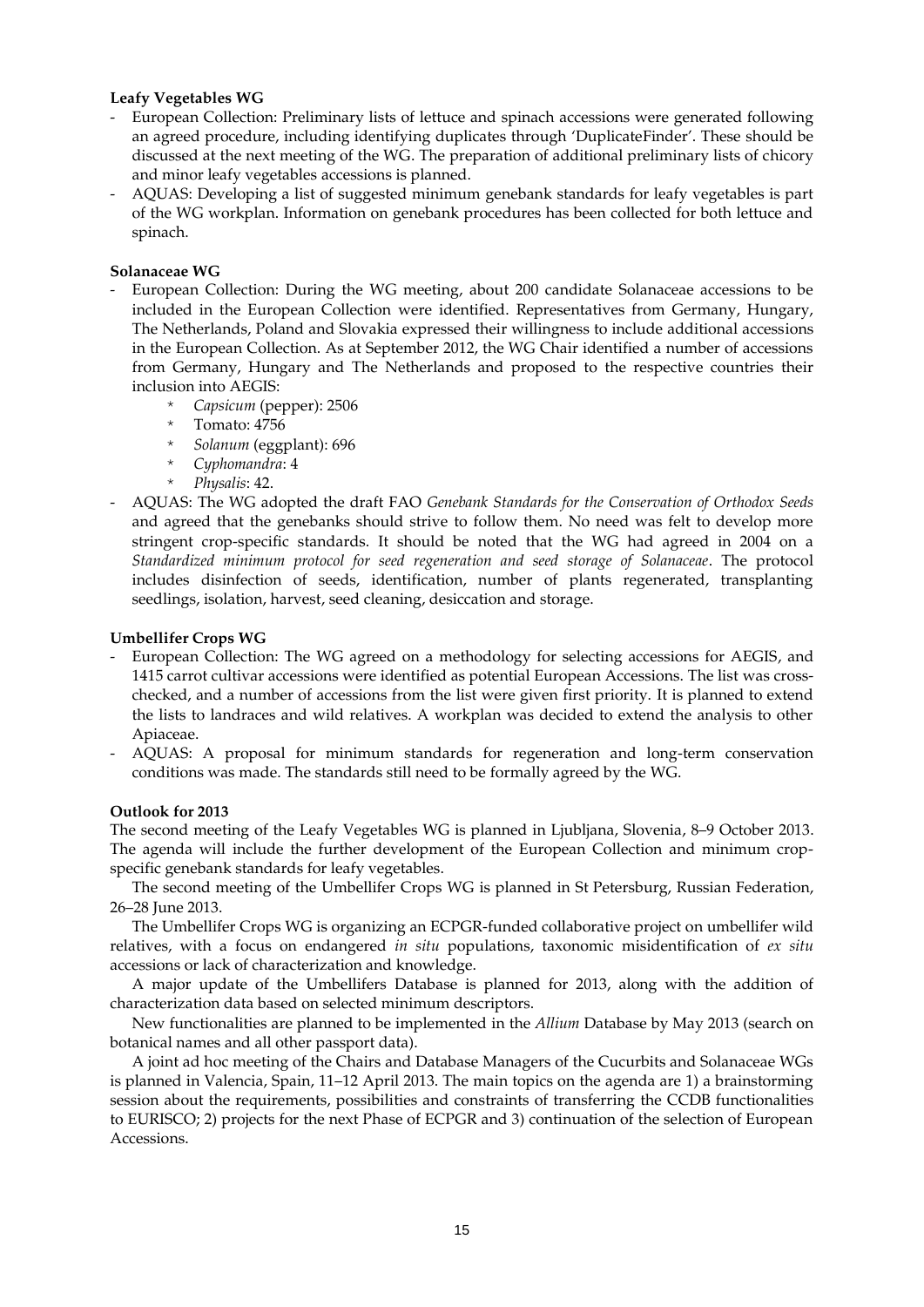### **4.7. Documentation and Information Network**

The **Documentation and Information Network Coordinating Group** consisted of eight members: Theo van Hintum, The Netherlands (Network Coordinator); Frank Begemann, Germany; Iva Faberová, Czech Republic; Idin Fazlic, Bosnia and Herzegovina (SEEDNet); Helmut Knüpffer, Germany; Jonas Nordling, Sweden (NordGen); Ahmet Semsettin Tan, Turkey and Ian Thomas, United Kingdom. Four additional ex officio representatives were Lorenzo Maggioni, ECPGR Secretariat; Sónia Dias (EURISCO Coordinator); Michael Mackay (until April 2012, then replaced by Richard Bruskiewich as of July 2012), Bioversity International, Rome and José Iriondo, Spain (*In situ* and On-farm Conservation Network representative).

The project "'PGR DuplicateFinder', a software package to assist in the identification of putative duplicates in germplasm databases", was completed as part of the AEGIS Grant Scheme. The project, coordinated by the Centre for Genetic Resources (CGN), The Netherlands, provided a tool which is available online (*<http://documents.plant.wur.nl/cgn/pgr/aegisdf/>*) and can support searches of databases for duplicates and Most Appropriate Accessions.

Members of the NCG contributed to the 'information management' section of the report of the Joint PGR Secure/ECPGR workshop on *Conservation strategies for European crop wild relative and landrace diversity*, 7–9 September 2011, Palanga, Lithuania. Following this meeting, the members participated in the discussion about the *in situ*/on-farm descriptor list.

#### **EURISCO in 2012**

After the addition of the National Inventory from Belgium in 2012, the EURISCO Catalogue now represents 43 National Inventories and 332 collection holdings. The total number of accessions increased from 1 096 182 accessions in December 2011 to 1 114 424 in December 2012. These accessions were listed as wild/weedy species (9%), landraces (25%), advanced cultivars (19%), breeding/research material (15%), other (1%). The status of the remaining 31% is unknown. The registration of Multilateral System (MLS) accessions in 2012 was 23% of the total number of accessions recorded in EURISCO. At the end of 2012, there were 143 AEGIS accessions flagged in EURISCO (garlic accessions from Czech Republic and Germany).

During 2012, the EURISCO Intranet (so-called 'staging area') has been the target for development. This work has been initiated for two major reasons: 1) to migrate from old unstable hardware to new hardware; 2) to renew the software framework, thereby ensuring the possibility of adding new features, such as characterization and evaluation data. Consequently, the portal has been developed using the Symphony 2 framework (*[http://symfony.com](http://symfony.com/)*), which provides stability for all components in an open-source environment.

The credentials system has been redesigned. The following roles will be available:

- National Inventory Focal Point: as before, this provider can upload passport data and is the only one allowed to update the public portal.
- Institute: National Inventory Focal Points can delegate the upload, validation and data quality checks to specific institute data providers, who will be able to upload passport datasets and consult validation and quality reports. They will only be able to see their institute data and will not be able to update the public portal.
- Dataset provider: this type of provider is not linked to any specific inventory or institute. He/she will only be able to upload characterization and evaluation datasets for accessions for which the system already hosts the passport data.
- Curator: institutes or National Inventory Focal Points may delegate the task of curating taxonomy or geo-reference data to other experts in order to improve the quality of the data. The specific privileges of this kind of expert have not yet been fully determined; only its role has been reserved in the system.
- Ontology Curator: this expert, who may overlap with any of the above roles, is responsible for creating and maintaining ontologies.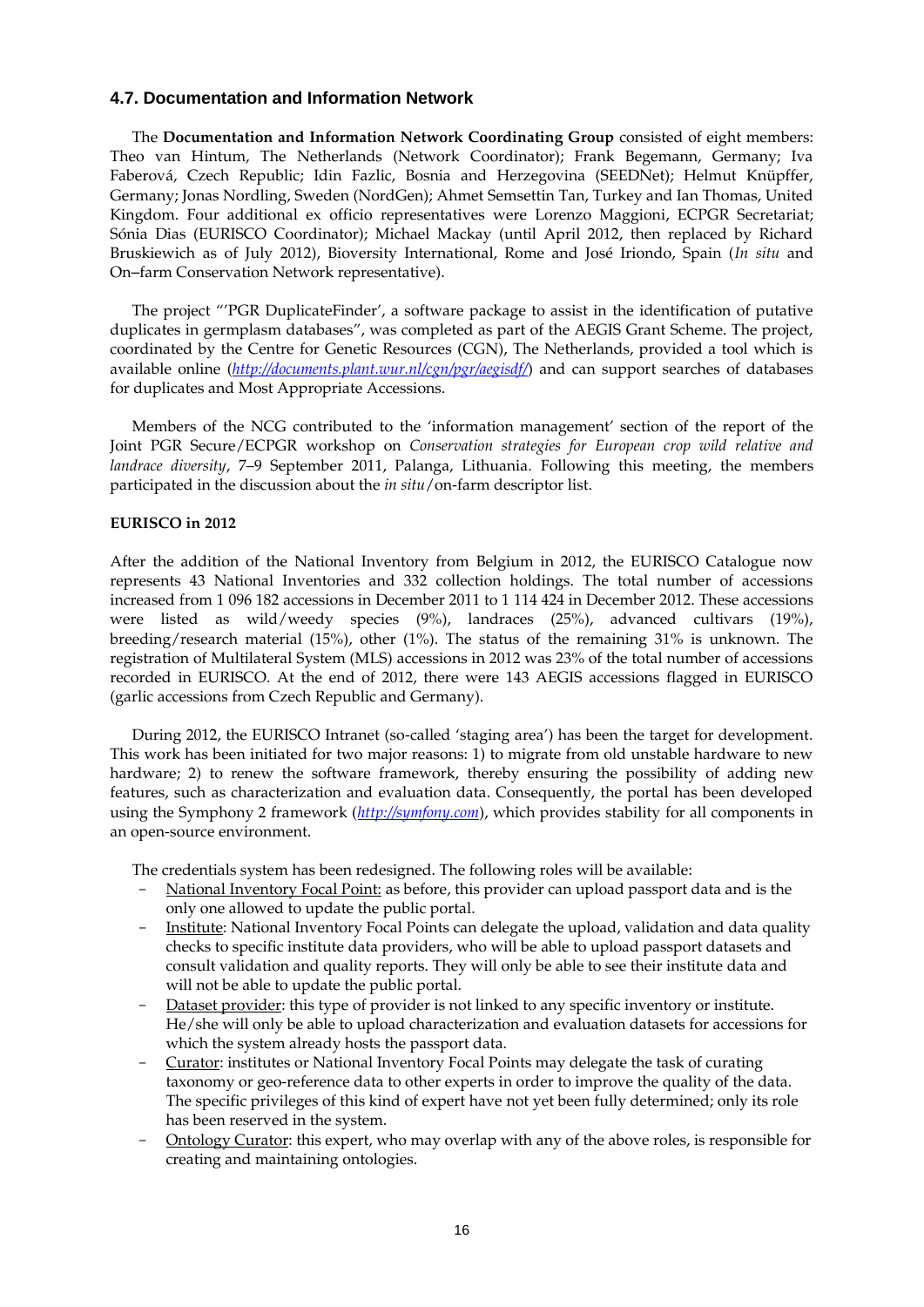The ontology management system has been implemented. It will be used to link all dataset data elements to metadata definitions, so that the data dictionary of the system will be shaped by the design of the ontology, rather than the data being shaped into a fixed structure.

Over 20 Data Sharing Agreements have been concluded between Bioversity and EURISCO member countries. A number of agreements are therefore missing and need to be urgently concluded.

Following the release by FAO/Bioversity of a new version of the list of *Multi-Crop Passport Descriptors* (MCPD V.2), the ECPGR Documentation and Information Network Coordinating Group has started a discussion on the process for the adoption of this new MCPD version.

EURISCO was represented at the EU Global Biodiversity Information Facility (GBIF) Nodes Meeting held 27–29 March 2012 in Berlin, Germany. A presentation was made, covering the EURISCO status and the data sharing with GBIF.

An intern, Anna Hausmann, was hired by Bioversity for a short period to help in a data comparative analysis between EURISCO, the FAO World Information and Early Warning System (WIEWS) and the Central Crop Databases (CCDBs). At the end of 2012 the final report was being compiled.

To facilitate the tendering process for EURISCO (and the ECPGR Secretariat) the Chair of the Network formulated, on request of the ECPGR ExCo, and with support of the EURISCO staff, the technical description and requirements of EURISCO and the required support.

### **Outlook for 2013**

Various ECPGR Working Groups have requested the possibility to discuss the relationship between EURISCO and CCDBs in a meeting with National Inventory Focal Points and Database Managers to agree on a common vision for the future. The Steering Committee has supported the suggestion to have such a meeting, devoted to EURISCO, the European CCDBs, and related topics. The Secretariat will try to secure specific funding to hold a meeting where 35–40 people could be invited, on the basis of their specific knowledge and experience related to defining the future role and functions of EURISCO (and the CCDBs). The agenda will focus on the future role of EURISCO (and the CCDBs). Topics should include: added value of CCDBs, Crop Portals, C&E data, EURISCO's role in relation to GENESYS, AEGIS and MLS, but also topics such as *in situ* documentation, molecular markers and sequencing data, geographic information system (GIS).

### **4.8.** *In situ* **and On-farm Conservation Network**

**Working Groups**: On-farm Conservation and Management; Wild Species Conservation in Genetic Reserves.

The *In situ* **and On-farm Conservation Network Coordinating Group** consisted of seven members: Nigel Maxted, United Kingdom (Network Coordinator); Lothar Frese, Germany; Paul Freudenthaler, Austria; José Iriondo, Spain; Valeria Negri, Italy; Zdeněk Stehno, Czech Republic; and Jens Weibull, Sweden.

Planned activities of the Network were primarily carried out within the framework of the EC FP7-funded 'PGR Secure project' (*[www.pgrsecure.org](http://www.pgrsecure.org/)*) 1 . The project has made significant progress in the development of national crop wild relative (CWR) conservation strategies in Albania, Cyprus, the Czech Republic, Finland, Italy, Norway, Spain and the United Kingdom. CWR conservation strategy development is also underway in Belarus, Bulgaria, Greece and Turkey as a direct result of training and technical support provided by the PGR Secure project. Independently, Sweden has taken concrete steps in preparing a national conservation strategy for CWRs. Good progress has also been made in national landrace (LR) conservation strategy planning in Finland, Italy and the United Kingdom.

 $\overline{a}$ 

<sup>&</sup>lt;sup>1</sup> Project duration: March 2011–August 2014.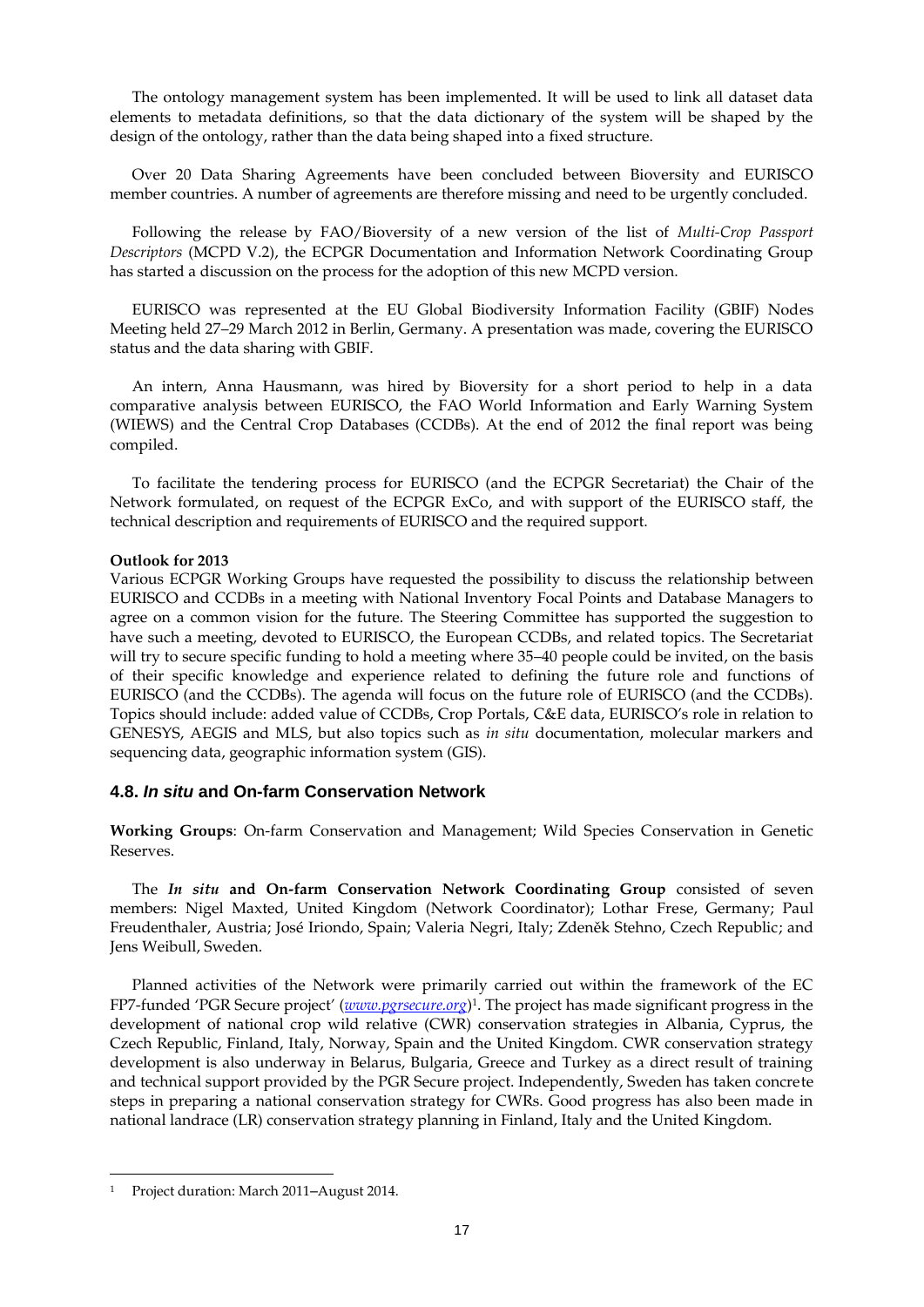In addition to the training provided to national programmes in September 2011 at the joint PGR Secure/ECPGR workshop, *Conservation strategies for European crop wild relative and landrace diversity* (see *[www.pgrsecure.org/palanga\\_workshop](http://www.pgrsecure.org/palanga_workshop)*), the 'PGR Secure' project provides a helpdesk (online and via direct email/Skype contact) (*[www.pgrsecure.org/helpdesk](http://www.pgrsecure.org/helpdesk))*) and a specific 'PGR Secure' Web site for Spanish CWR has been created (*<http://pgrsecurespain.weebly.com/index.html>*). The content of the 'PGR Secure' helpdesk Web pages includes conservation planning aids, data sources, Red List information and descriptors for information management, as well as useful publications, networks, Web sites and resources associated with past conferences and workshops. The project has also provided one-to-one technical assistance through in-country visits and the provision of researcher support.

A review of progress in national CWR and LR conservation in each European country was made available online

(*[www.pgrsecure.bham.ac.uk/sites/default/files/documents/helpdesk/Progress\\_national\\_CWR\\_and\\_LR\\_conservat](http://www.pgrsecure.bham.ac.uk/sites/default/files/documents/helpdesk/Progress_national_CWR_and_LR_conservation_Europe.pdf) [ion\\_Europe.pdf](http://www.pgrsecure.bham.ac.uk/sites/default/files/documents/helpdesk/Progress_national_CWR_and_LR_conservation_Europe.pdf)*). The review was originally based on results of a horizon scanning exercise initiated at the Symposium *Towards the establishment of genetic reserves for crop wild relatives and landraces in Europe* in September 2011 (see *[www3.uma.pt/cem/aegro.ecpgr.symp/index.html](http://www3.uma.pt/cem/aegro.ecpgr.symp/index.html)*) and is updated on a regular basis following communications with national programmes.

Issue 8 of the serial *Crop wild relative* was published in April 2012 with 'PGR Secure' project funding (*[www.pgrsecure.bham.ac.uk/sites/default/files/documents/newsletters/CWR\\_Issue\\_8.pdf](http://www.pgrsecure.bham.ac.uk/sites/default/files/documents/newsletters/CWR_Issue_8.pdf)*) and includes contributions from several ECPGR WG members. *Crop wild relative* serves to highlight the importance of CWR as critical resources for the improvement of crops. It provides a medium to publicize information about the conservation and use of CWRs, including updates on CWR conservation project activities, national CWR conservation strategies, and the use of CWRs in crop improvement.

The inaugural issue of *Landraces* was also published with PGR Secure project funding in October 2012 (*[www.pgrsecure.bham.ac.uk/sites/default/files/documents/newsletters/Landraces\\_Issue\\_1.pdf](http://www.pgrsecure.bham.ac.uk/sites/default/files/documents/newsletters/Landraces_Issue_1.pdf)*) and includes contributions from several ECPGR WG members. *Landraces* is a medium to publicize various initiatives to protect landraces and to provide information on research activities focused on them.

Other publications produced by the Network in 2012 include the report of the Joint PGR Secure/ECPGR workshop, *Conservation strategies for European crop wild relative and landrace diversity* (Kell et al. 2012) and the *Descriptors for Web-enabled National In Situ Landrace Inventories* (Negri et al. 2012). (full citations in Section 7.1, under 'Other publications (selective list)' ).

The latter publication includes the different types of information that were discussed at the workshop *Conservation strategies for European crop wild relative and landrace diversity* by the *in situ* National Inventory Focal Points, the ECPGR Documentation and Information Network members and the 'PGR Secure' team working on landraces, as well as the contributions of the ECPGR Secretariat and of Bioversity International, Rome.

As part of the Sixth European Botanic Gardens Congress (EUROGARD VI), *European Botanic Gardens in a Changing World*, held on Chios Island, Greece, from 28 May to 2 June 2012, the Coordinator of the *In situ* and On-farm Conservation Network, Nigel Maxted, organized a workshop on *Wild Species Conservation in Genetic Reserves* (Maxted and Kell 2012; full citation in Section 7.1 as above). The report is also published on the European Botanic Gardens Consortium Web site (*[www.botanicgardens.eu/eurogardwkshps.htm#wkshp5\)](http://www.botanicgardens.eu/eurogardwkshps.htm%23wkshp5)*.

### **Outlook for 2013**

Based on terms of reference developed by the Steering Committee (SC), two Task Forces will be set up to develop concepts for "*In situ* conservation of crop wild relatives" and "On-farm management and conservation of landraces". These concepts should be finalized by the end of 2013 and the SC will offer them to the European Commission for its consideration when developing a future EU *strategy for the conservation of genetic resources in food, agriculture and forestry.* The concepts will also be the basis for the conservation strategy of ECPGR for *in situ* conservation and on-farm management and will be offered to the European countries if they wish to use them for their relevant national strategies.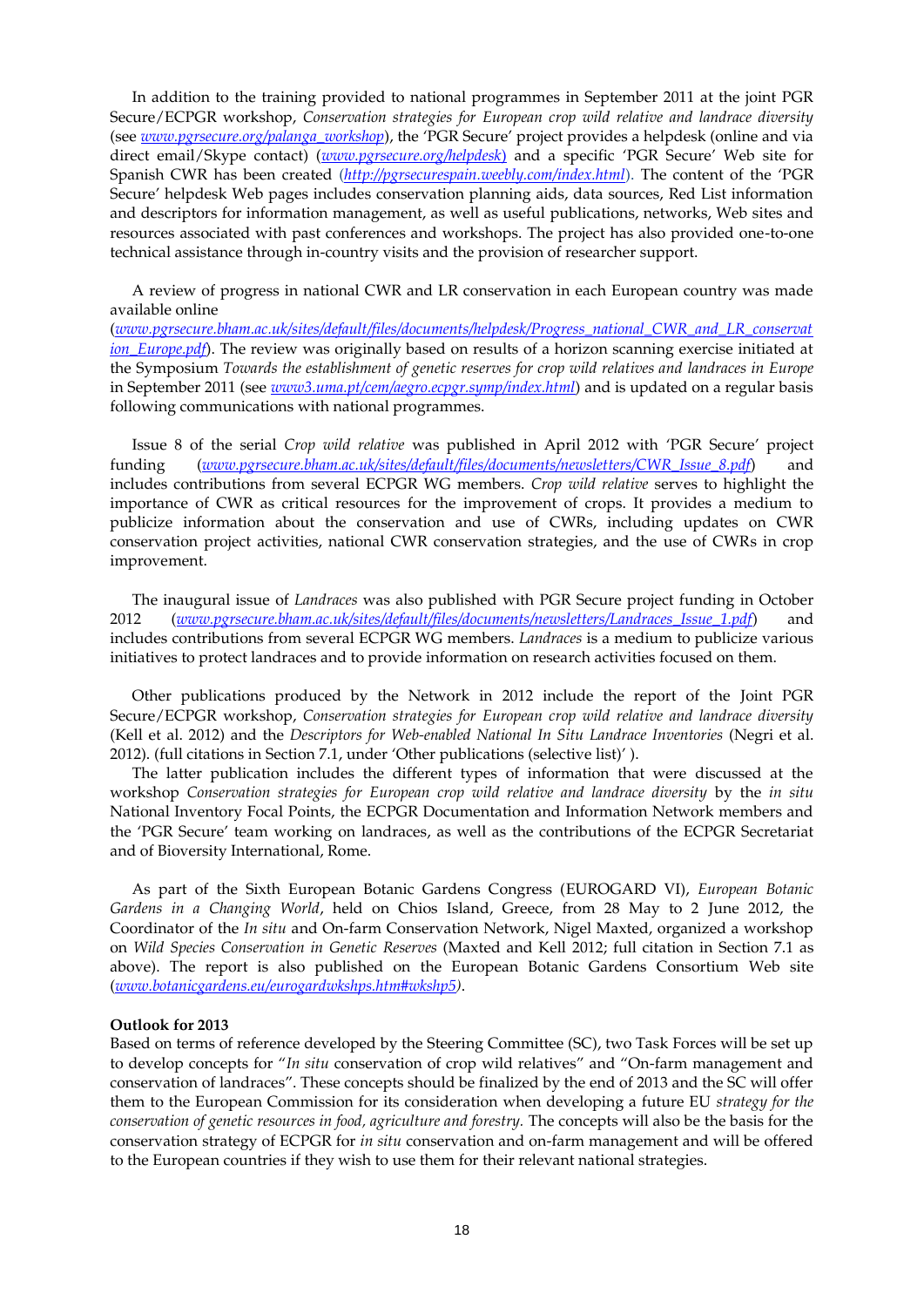# **4.9. Inter-regional Cooperation Network**

The **Inter-regional Cooperation Network Coordinating Group** consisted of four members: Frank Begemann, Germany (Network Coordinator); Petra Engel, Italy; Silvia Strãjeru, Romania; and Ayfer Tan, Turkey. After changing job, Merja Veteläinen, Finland left the Group at the beginning of 2012.

Despite a number of interactions between ECPGR and the Treaty Secretariat during 2012, opportunities were not identified for joint workshops between ECPGR and other regional networks.

### **Outlook for 2013**

The Near East and North Africa (NENA) Plant Genetic Resources Network planned a PGR Workshop on the *Implementation of the Regional/Near East North Africa Plant Genetic Resources Network Strategy: National, Regional and Global Roles* in Muscat, Oman from 18 to 20 February 2013. ECPGR was invited with the request to make a presentation on *Experiences of ECPGR with EURISCO as a Regional Platform for PGR Information Management* and to discuss opportunities for future collaboration, including a capacity building workshop, tentatively planned for the last quarter of 2013.

# **5. AEGIS INITIATIVE FOR "A EUROPEAN GENEBANK INTEGRATED SYSTEM"**

Possibly the most significant development during 2012 was the formal creation of the European Collection with the inclusion of 143 garlic accessions maintained by Germany and the Czech Republic. The proposal *Plant Gene Access*, submitted in November 2011, passed the threshold of the European Union but was not ranked highly enough to receive funds in the Framework Programme VII Research Infrastructure scheme. Despite this disappointing news, a number of activities were undertaken towards the development and implementation of AEGIS and these as well as major achievements during 2012 are summarized below:

# • **AEGIS Membership**

By the end of December 2012 the 33 countries listed below had returned their signed MoU to Bioversity International, compared to 30 in 2011. A total of 46 AEGIS Associate Membership Agreements between institutions holding *ex situ* accessions and the respective National Coordinators were concluded in 19 AEGIS member countries, compared to 30 Associate Members and 18 countries respectively in 2011. The numbers in brackets behind the corresponding member countries below indicate the number of Associate Members in those countries:

Albania (0), Austria (0), Azerbaijan (2), Belarus (9), Belgium (1), Bosnia and Herzegovina (0), Bulgaria (1), Croatia (1), Cyprus (1), Czech Republic (8), Denmark (0), Estonia (3), Finland (0), Georgia (1), Germany (3), Hungary (1), Iceland (0), Ireland (0), Latvia (0), Lithuania (0), Montenegro (0), The Netherlands (2), Norway (0), Poland (0), Portugal (0), Romania (1), Slovakia (1), Slovenia (5), Sweden (1), Switzerland (1), Turkey (1), Ukraine (0) and the United Kingdom (3).

# • **European Collection**

- a. Based on the simplified procedure for the selection of European Accessions that was proposed in 2011, several Working Groups produced candidate lists of European Collection accessions.
- b. The first 143 (garlic) accessions were included in the European Collection in 2011–2012 through the acceptance of the conditions for their long-term conservation and continued availability by the German and Czech National Coordinators. These accessions have been flagged in EURISCO as the first European Accessions.
- c. IPK, Germany, offered approximately 20 000 accessions of its crop collections that had been identified as unique German accessions or Most Appropriate Accessions maintained at IPK for consideration by the respective Working Groups for their inclusion in the European Collection. Also CGN, The Netherlands, indicated their intention to take a similar approach in early 2013.

# • **AEGIS Competitive Grant Scheme**

The outstanding final reports of two out of five selected projects of the First Call of the AEGIS Competitive Grant Scheme were received and placed on the AEGIS Web site. From the Second Call, which was published at the end of 2010, five proposals were selected and funded. Two projects were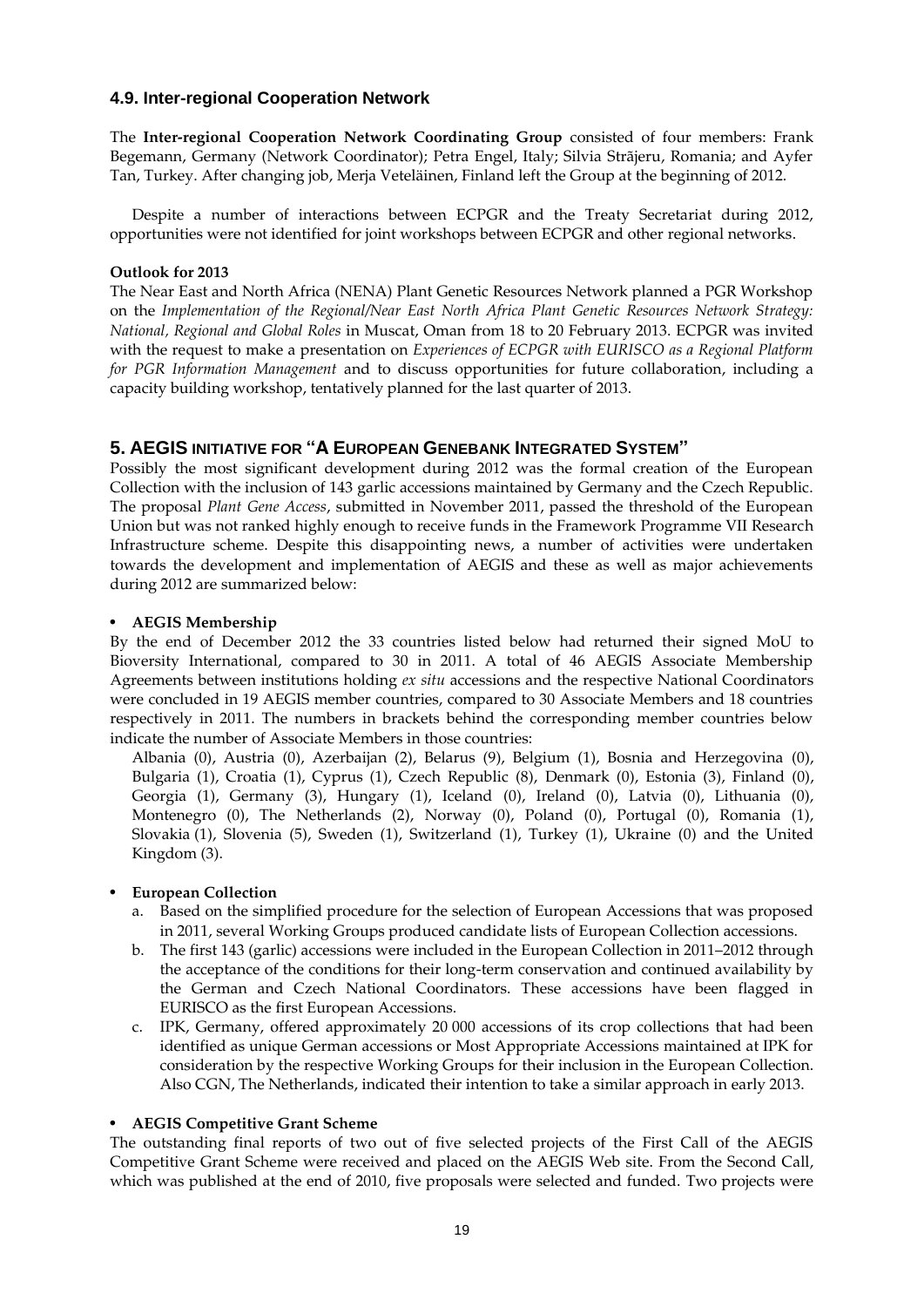concluded, their final reports received and placed on the AEGIS Web site. Two projects were granted a no-cost extension and will be concluded during 2013.

# • **AQUAS (AEGIS Quality System)**

- a. The template for an operational genebank manual has been used so far by three AEGIS Associate Members (IPK and JKI, Germany, and CGN, The Netherlands), which have completed the manuals and made them available through the AEGIS Web site. Several others are in the process of finalizing their manual.
- b. As the process of revising the FAO *Genebank Standards* coincided with the AEGIS process, it was agreed with the SC to use, if possible, the revised FAO *Genebank Standards* rather than developing new standards. Thus, ECPGR experts and the Secretariat participated in the process (expert consultations and commenting on drafts) to revise and develop new standards for the following three components: 1) orthodox seed germplasm, 2) field genebank and 3) *in vitro* cultures and cryopreservation. This resulted in a final draft document *Revision of the draft genebank standards for PGRFA* which was discussed by the Intergovernmental Technical Working Group on PGRFA at its Sixth Session in November 2012 (*<http://www.fao.org/agriculture/crops/core-themes/theme/seeds-pgr/itwg/6th/en/>*). The Working Groups reviewed the document *Revision of the Draft Genebank Standards for Plant Genetic Resources for Food and Agriculture* and recommended that the Commission endorse the Draft *Genebank Standards for PGRFA (Draft Genebank Standards)*, as amended by the Working Group.
- c. Considering the fact that several Working Groups had already initiated the development of crop-specific standards prior to the revision of the general genebank standards, a harmonization process of the crop-specific and general standards has become necessary. This process is ongoing and a number of WGs have already decided to either accept the FAO standards as they are or to add a few crop-specific standards to the FAO list.
- d. The Secretariat drafted an *AEGIS Safety-duplication Policy* for the accessions that will be included in the European Collection, under the guidance of the AEGIS Advisory Committee. This was circulated in November 2012 for approval by the SC.

# • **Web site**

The AEGIS Web site (*<http://aegis.cgiar.org/home.html>*) has been revised and kept up to date. The growth of the European Collection is displayed in real time, thanks to a routine which establishes an automatic connection with EURISCO.

### • **Meetings attended**

The Secretariat attended several WG and other meetings, including Solanaceae, *Malus*/*Pyrus*, Wheat, *Beta* and *Vitis*, and made presentations on the concept and the status of the European Collection as well as on genebank standards. These presentations are available on the AEGIS Web site.

### • **Publication**

Engels JMM, Maggioni L. 2012. AEGIS: A regionally based approach to PGR conservation. In: Maxted N, Dulloo ME, Ford-Lloyd BV, Frese L, Iriondo JM, Pinheiro de Carvalho MAA, editors. Agrobiodiversity Conservation: Securing the Diversity of Crop Wild Relatives and Landraces. CAB International, Wallingford, UK. pp. 321-326.

### **Outlook for 2013**

As already done during 2012, also in 2013 special attention will be given to the further selection and designation of accessions for the European Collection. Efforts toward defining crop-specific standards and the preparation of genebank manuals by AEGIS Associate Member genebanks will be given due priority. Efforts to formulate the reporting and monitoring components of AQUAS will continue in 2013. After the successful conclusion of the *AEGIS Safety-duplication Policy* it has been decided to draft an *AEGIS Germplasm Distribution Policy* to facilitate a common approach by all genebanks participating in AEGIS.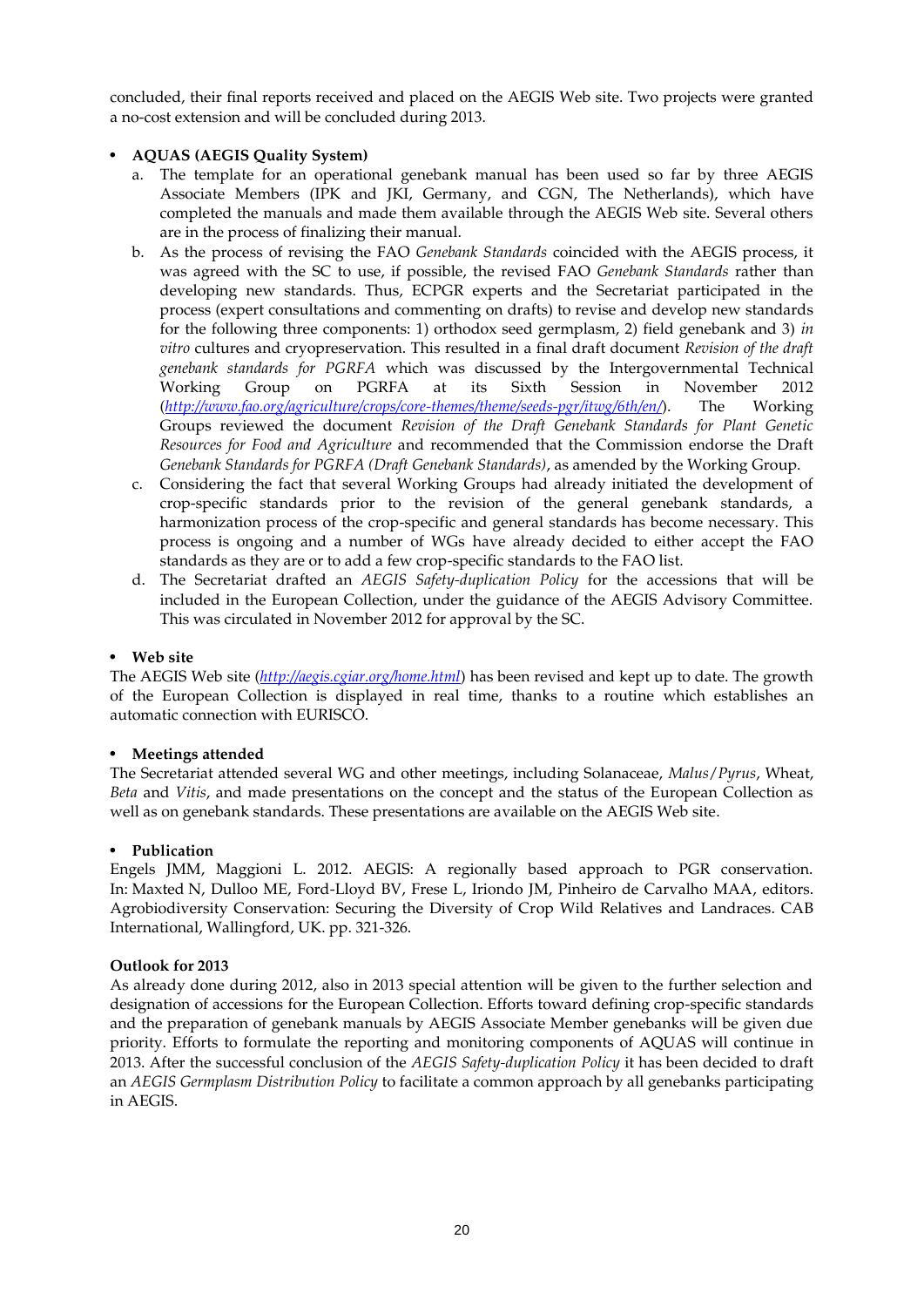### **6. LINKS WITH OTHER NETWORKS AND INITIATIVES**

The following interactions between ECPGR and other networks and initiatives took place during 2012:

### **Global Crop Diversity Trust**

The Secretariat prepared a final report (2009–2011) of the project funded by the Global Crop Diversity Trust for the regeneration and safety duplication of regionally prioritized crop collections. The project, prepared by the ECPGR Cereals Network and the Oil and Protein Crops Network, involved 11 institutions from 10 European countries (Albania, Armenia, Azerbaijan, Belarus, Bulgaria, Georgia, Greece, Hungary, Israel and Portugal) and was granted nearly US\$ 130 000 from the Trust.

The actual number of regenerated accessions was 4138 out of a total of 5549 considered for regeneration. Non-viable accessions were 774, while 523 did not produce seed and 114 did not generate enough seed.

#### **European Commission**

Following an invitation by the European Commission, Directorate-General for Agricultural and Rural Development, the ECPGR Secretariat participated in the online consultation on the *Community programme on the conservation, characterisation, collection and use of genetic resources in agriculture* (Council Regulation (EC) No. 870/2004). Responses to the online questionnaire were sent in January 2012 and they were in line with and complementary to the contributions provided to the Secretariat from Austria, Belarus, Estonia, Germany and Italy. Independent contributions were also submitted online by Austria, Estonia, Germany and Italy. A copy of the Secretariat's submission was sent to the Steering Committee at the end of January 2012.

The Independent Expert Evaluation of Council Regulation (EC) No. 870/2004 was released in June 2012, recommending a new Programme whose aim should be to deliver the best possible utilization of agricultural genetic resources in practice. End-users should be directly involved in the funded actions together with applied research organizations. The Expert Evaluation also reflected some of the recommendations from ECPGR, such as the need to reduce the administrative burden on coordinators, the importance of scientific research activities linked to conservation and utilization and the need for better coordination of relevant EC Programmes for genetic resources.

Differently from the expectation that the genetic resources networks (including ECPGR) would be invited to give a presentation during the 26th meeting of the Committee on the conservation, characterisation, collection and utilisation of genetic resources in agriculture, this opportunity was not confirmed. The meeting, held in Brussels on 13 June 2012, was nonetheless an opportunity for delegates of the Committee who are also members in ECPGR bodies to stress the role of ECPGR as an important component of the Community Programme, which was not mentioned in the evaluation report. The EU Commission informed the Committee about the plans to submit the evaluation report together with the Commission's comments by means of a Communication to the European Parliament, the Council and the European Economic and Social Committee in the second half of 2012.

The Task Force on EU matters, composed of Jan Engels, Paul Freudenthaler, Lars Landbo and Fernando Latorre was supported by staff of the German Federal Office of Agriculture and Food (Bundesanstalt für Landwirtschaft und Ernährung, BLE) (in particular Siegfried Harrer, Frank Begemann and Mathias Ziegler) for the preparation of a *Strategy Paper on the ECPGR relationship with the European Union/European Commission*. The *Strategy* was finalized after a meeting of the Task Force was hosted by BLE in Bonn, Germany, 31 May–1 June 2012. The Strategy recommends actions in five areas: 1) Policy framework for agrobiodiversity; 2) *In situ* conservation of PGRFA; 3) On-farm management of PGRFA; 4) *Ex situ* conservation, characterization and evaluation of PGRFA and 5) Research and was endorsed by the SC during its meeting in Vienna in December 2012

(*[http://www.ecpgr.cgiar.org/fileadmin/www.ecpgr.cgiar.org/SC\\_2012\\_VIENNA/background\\_documnts/Str](http://www.ecpgr.cgiar.org/fileadmin/www.ecpgr.cgiar.org/SC_2012_VIENNA/background_documnts/Strategy_Paper_relationship_ECPGR-EU.pdf) [ategy\\_Paper\\_relationship\\_ECPGR-EU.pdf](http://www.ecpgr.cgiar.org/fileadmin/www.ecpgr.cgiar.org/SC_2012_VIENNA/background_documnts/Strategy_Paper_relationship_ECPGR-EU.pdf)*)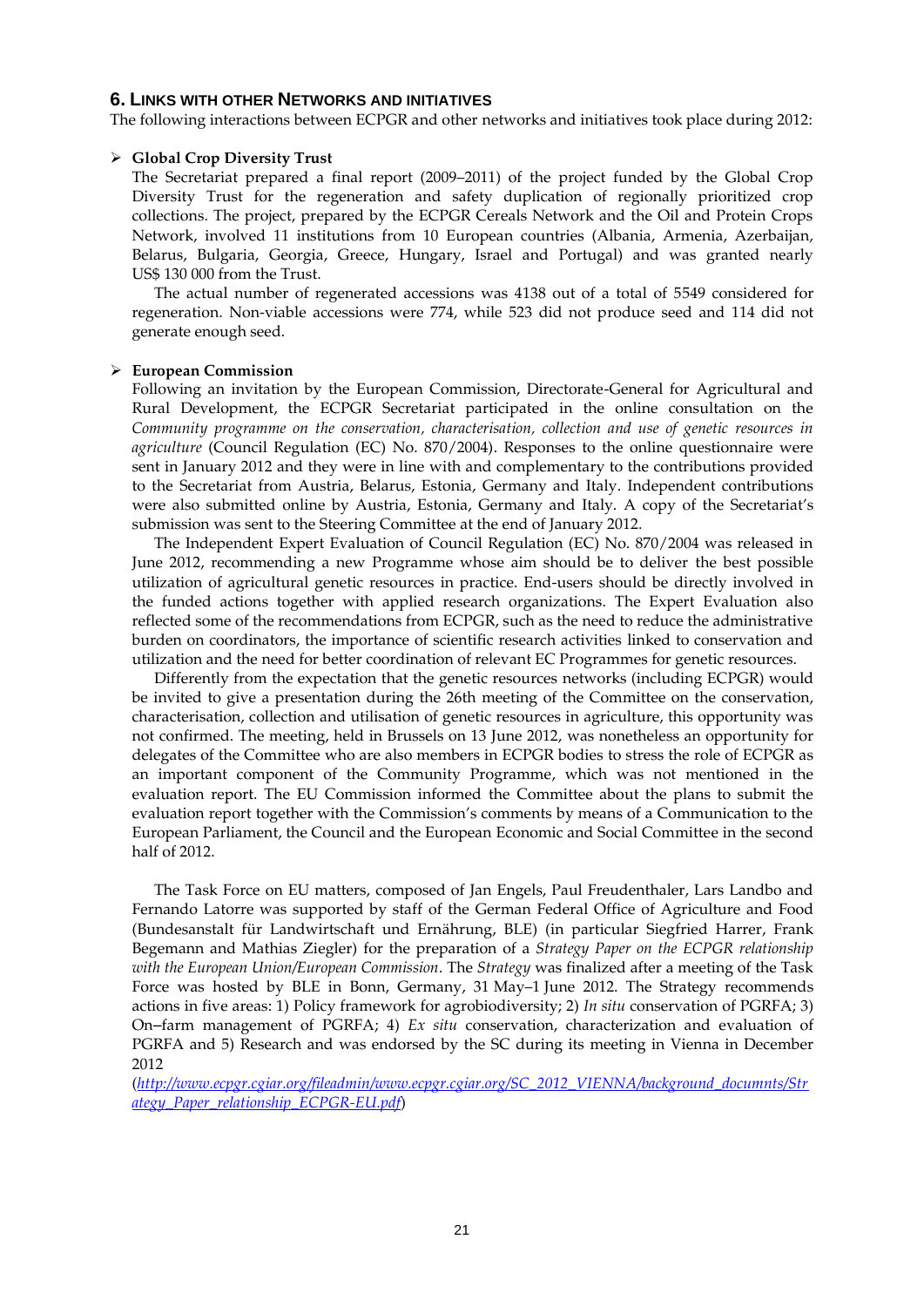# **The International Treaty on PGRFA**

The Secretary of the International Treaty, Shakeel Bhatti, was welcomed as a guest speaker at the SC meeting in Vienna, December 2012. This was an opportunity for the SC to be updated on the International Treaty, to summarize the areas of collaboration between the Treaty and ECPGR and to answer several questions from the National Coordinators (see report of Thirteenth SC meeting).

# **7. PUBLICATIONS AND PUBLIC AWARENESS**

# **7.1. Publications produced in 2012**

The following publications were produced in 2012 and are available in electronic format through the ECPGR Web site (*<http://www.ecpgr.cgiar.org/homepage.html>*).

# **Proceedings**

- Report of a Working Group on Solanaceae. First Meeting of the Working Group and Ad hoc Meeting of the Database Managers, 14–17 February 2012, Menemen, Turkey.
- Report of a Working Group on Wheat. Third Meeting, 15–17 May 2012, Piešťany, Slovakia. Bioversity International, Rome, Italy.

# **Administrative and working documents**

- ECPGR Technical report 2011 and Financial report 2011
- Minutes of the 3rd ECPGR Executive Committee meeting, Maccarese, Italy, 26–28 September 2012
- Technical Report of ECPGR Phase VIII (January 2009–November 2012) (Prepared for the 13th Steering Committee meeting, 4–7 December 2012, Vienna, Austria).

# **Bioversity publications**

- Issue 44 of Bioversity's *Regional Newsletter for Europe* was published in April 2012 with contributions and partial financial support from ECPGR. This was the last issue of the Newsletter.

# **Other publications (selective list)**

- Aronsson M, Black-Samuelsson S, Edqvist M, Persson E, Ståhlberg D, Weibull J. 2012. Kulturväxtsläktingar - något att bry sig om [Crop Wild Relatives - something to care about]. Crop Svensk Botanisk Tidskrift 106(6):309-318 *(in Swedish with English summary).*
- Branca F, Bas N, Artemyeva A, De Haro A, Maggioni L. 2012. In Progress Activities of the *Brassica* Working Group of the European Cooperative Programme for Plant Genetic Resources (ECPGR). Poster presented at the 6th International Symposium on *Brassica* and 18th Crucifer Genetic Workshop, 12–16 November 2012, Catania (Sicily, Italy).
- Branca F, Chiarenza GL, Argento S, Ragusa L. 2012. Morphological characterization of the wild *Brassica* Working Group collection. Poster presented at the 6th International Symposium on *Brassica* and 18th Crucifer Genetic Workshop, 12–16 November 2012, Catania (Sicily, Italy).
- Daunay MC, van Dooijeweert W, Hoekstra R, Mueller LA. 2012. Towards a better interaction between European Solanaceae germplasm holders and Solanaceae Omics researchers. SoL Newsletter 34:7–11.
- Kell S, Negri V, Torricelli R, Maxted N, Maggioni L, Fielder H, compilers. 2012. Conservation strategies for European crop wild relative and landrace diversity. Report of the joint PGR Secure/ECPGR workshop, 7–9 September 2011, Palanga, Lithuania (*[www.pgrsecure.bham.ac.uk/sites/default/files/meetings/palanga/CWR\\_and\\_LR\\_Workshop\\_Report\\_FI](http://www.pgrsecure.bham.ac.uk/sites/default/files/meetings/palanga/CWR_and_LR_Workshop_Report_FINAL.pdf) [NAL.pdf](http://www.pgrsecure.bham.ac.uk/sites/default/files/meetings/palanga/CWR_and_LR_Workshop_Report_FINAL.pdf)*).
- Maxted, N. 2012. *Lathyrus belinensis*: a CWR discovered and almost lost. Crop Wild Relative 8:44.
- Maxted N, Dulloo ME, Ford-Lloyd BV, Frese L, Iriondo JM, Pinheiro de Carvalho MAA, editors. 2012. Agrobiodiversity Conservation: Securing the Diversity of Crop Wild Relatives and Landraces. CAB International, Wallingford, UK.
- Maxted N, Hargreaves S, Kell SP, Amri A, Street K, Shehadeh A, Piggin J, Konopka J. 2012. Temperate forage and pulse legume genetic gap analysis. Bocconea 24:5–36.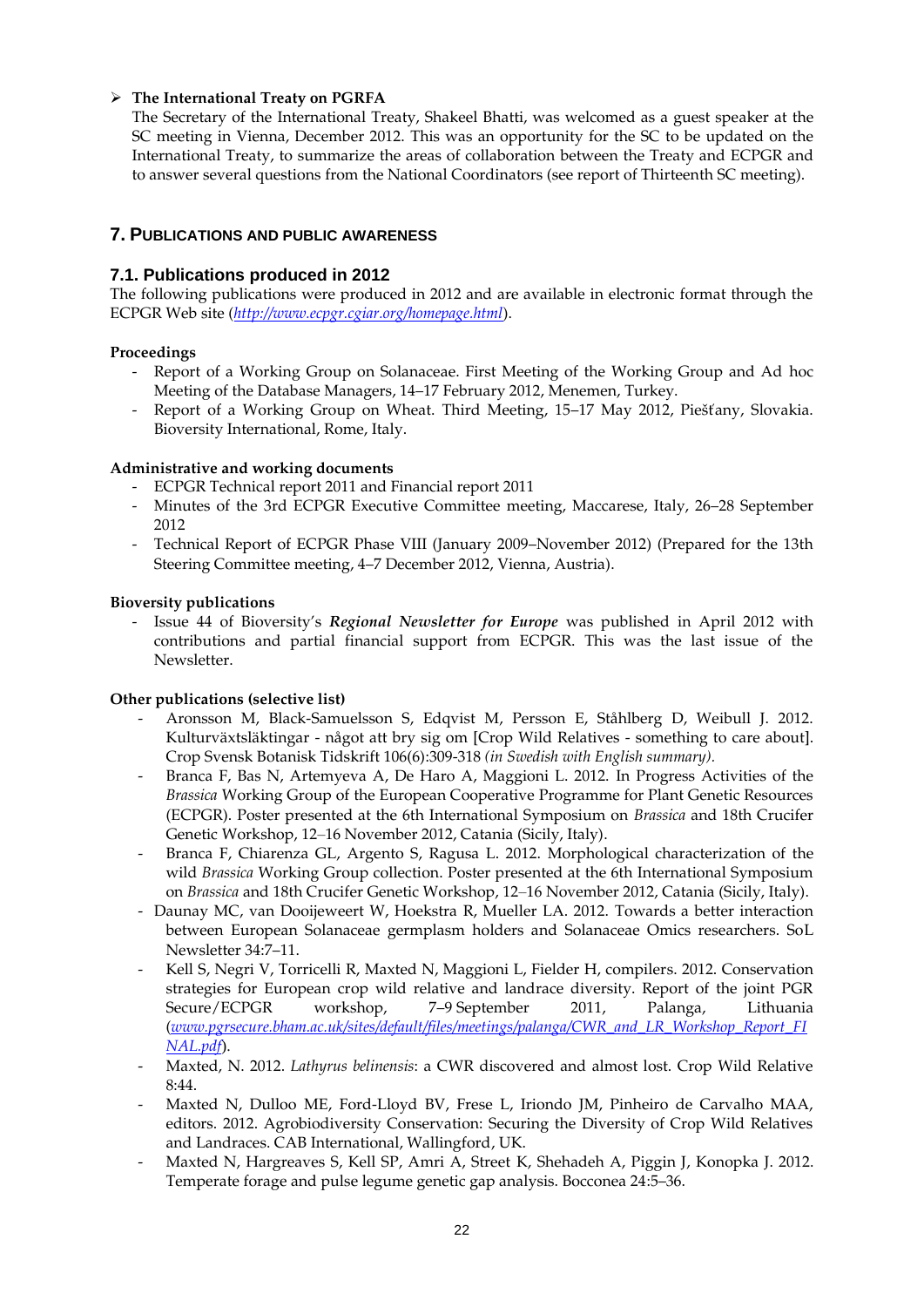- Maxted, N, Kell S. 2012. A role for botanic gardens in crop wild relative conservation. Report of a workshop convened at EUROGARD VI: European Botanic Gardens in a Changing World, 28 May–02 June 2012, Chios, Greece (*www.pgrsecure.bham.ac.uk/sites/default/files/meetings/others/EuroGard\_VI\_CWR\_workshop\_summa ry.pdf*)
- Maxted N, Kell SP, Ford-Lloyd BV, Dulloo ME, Toledo A. 2012. Toward the systematic conservation of global crop wild relative diversity. Crop Science 52(2):774–785.
- Negri V. 2012. Policies supportive of on-farm conservation and their impact on custodian farmers in Italy. In: Padulosi S, Bergamini N, Lawrence T, editors. On-farm conservation of neglected and underutilized species: status, trends and novel approaches to cope with climate change. Proceedings of the International Conference, Frankfurt, 14–16 June 2011. Bioversity International, Rome. pp. 211-216.
- Negri V, Maxted N, Torricelli R, Heinonen M, Vetelainen M, Dias S. 2012. Descriptors for Web-enabled National *In Situ* Landrace Inventories. University of Perugia, Italy (*[www.pgrsecure.bham.ac.uk/sites/default/files/documents/helpdesk/LRDESCRIPTORS\\_PGRSECURE](http://www.pgrsecure.bham.ac.uk/sites/default/files/documents/helpdesk/LRDESCRIPTORS_PGRSECURE.pdf) [.pdf](http://www.pgrsecure.bham.ac.uk/sites/default/files/documents/helpdesk/LRDESCRIPTORS_PGRSECURE.pdf)*).
- Parra-Quijano M, Iriondo JM, Torres E. 2012. Improving representativeness of genebank collections through species distribution models, gap analysis and ecogeographical maps. Biodiversity and Conservation 21:79–96.
- Parra-Quijano M, Iriondo JM, Torres ME. 2012. A review of applications of ecogeography and geographic information systems in plant genetic resources. Spanish Journal of Agricultural Research 10(2):419–429.
- Torricelli R, Pauselli M, Cestola E, Falcinelli M. 2012. Phenotypic and qualitative evaluation of faba bean landraces in central Italy. Landraces 1:21–22.
- Torricelli R, Silveri DD, Ferradini N, Venora G, Veronesi F, Russi L. 2012. Characterization of the lentil landrace 'Santo Stefano di Sessanio' from Abruzzo, Italy. Genetic Resources and Crop Evolution 59:261–276.
- Torricelli R, Tiranti B, Spataro G, Castellini G, Albertini E, Falcinelli M, Negri V. 2012. Differentiation and structure of an Italian landrace of celery (*Apium graveolens* L.): inferences for on farm conservation. Genetic Resources and Crop Evolution DOI: 10.1007/s10722-012- 9896-5.
- van Treuren R, Coquin P, Lohwasser U. 2012. Genetic resources collections of leafy vegetables (lettuce, spinach, chicory, artichoke, asparagus, lamb's lettuce, rhubarb and rocket salad): composition and gaps. Genetic Resources Crop Evolution 59:981–997.
- Vincent H, von Bothmer R, Knüpffer H, Amri A, Maxted N. 2012. Genetic gap analysis of Hordeum taxa. Plant Genetic Resources 10(3):242–253.
- Vincent H, Wiersema J, Dobbie S, Kell S, Fielder H, Castenada N, Guarino L, Eastwood R, Maxted N. *(submitted)*. A prioritized crop wild relative inventory to help underpin global food security. Biodiversity and Conservation.

# **ECPGR Web site (***[http://www.ecpgr.cgiar.org](http://www.ecpgr.cgiar.org/)***)**

Summaries of WG meeting outcomes have been posted on the respective Web pages throughout the year, as well as updates of WG workplans. In the 'News' section, events and products generated by ECPGR have been frequently announced.

# **7.2. Publications in preparation in 2012**

- Report of a Working Group on *Malus/Pyrus*. Fourth Meeting, 7–9 March 2012, Weggis, Switzerland *(first draft online January 2013)*.
- Report of a Working Group on *Beta* and the World *Beta* Network. Fourth Joint Meeting, 20–22 June 2012, Cappelle-en-Pévèle, France. *(first draft online November 2012 – final published February 2013).*
- Report of a Working Group on *Vitis.* Second Meeting, 18–20 September 2012, Siebeldingen, Germany. B *(first draft online October 2012 – final published January 2013).*
- Report of the Thirteenth Steering Committee meeting, 4–7 December 2012, Vienna, Austria. *(revised draft circulated December 2012 – final published January 2013).*